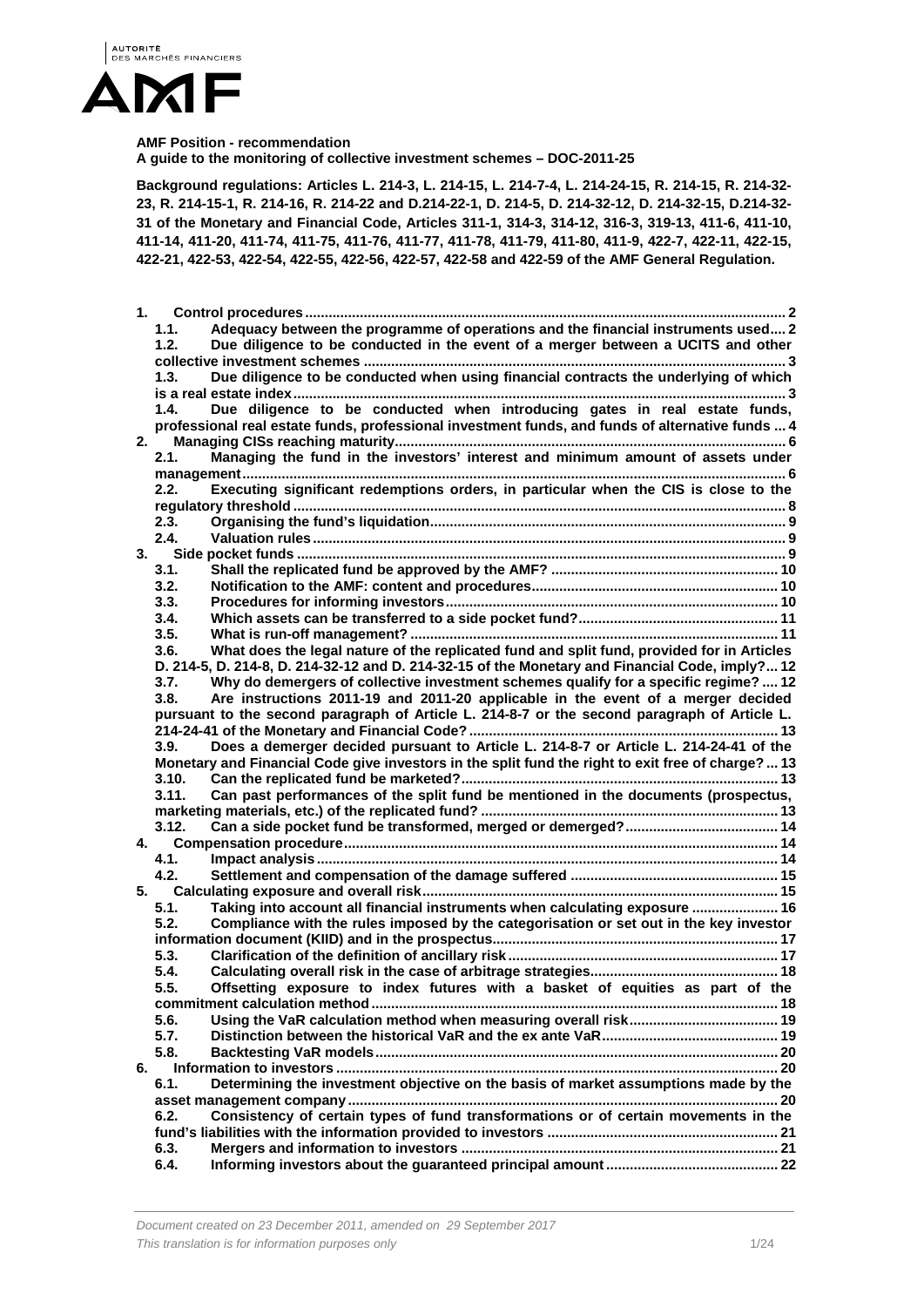AMF position - recommendation – A guide to the monitoring of collective investment schemes – DOC-2011-25



| 6.5.       | Consistency of the information provided in the key investor information document                 |  |
|------------|--------------------------------------------------------------------------------------------------|--|
|            | (KIID) and in the prospectus with the information disseminated in the marketing materials of the |  |
| <b>CIS</b> |                                                                                                  |  |
| 6.6.       |                                                                                                  |  |
| 6.7.       | Transformation of a fund established with a pre-determined time horizon (excluding               |  |
|            |                                                                                                  |  |
|            |                                                                                                  |  |

When monitoring collective investment schemes (CISs), the *Autorité des Marchés Financiers* ensures that the operating conditions and management strategies of the CISs and real estate funds comply with their regulatory documents and with the applicable legislative and regulatory provisions. This monitoring process is distinct from the controls and investigations which can be carried out by the AMF concurrently. In this context, the document:

- Recalls certain regulatory provisions applicable and indicates how they shall be interpreted;
- Sets out recommendations for applying them;
- Gives concrete examples of UCITS and non-UCITS.

The positions and recommendations presented in this guide are in line with the doctrine already published or applied by the *Autorité des Marchés Financiers* as part of the examination of the individual approval files. This document is being updated on a regular basis.

**Unless recommendations are specifically identified as such, the doctrinal elements contained in this guide are positions.** 

## **1. Control procedures**

## **1.1. Adequacy between the programme of operations and the financial instruments used**

### Scope: CISs

l

Pursuant to Articles 311-1 and 316-3of the AMF General Regulation, the file shall include *"a programme of operations for each of the services that the asset management company intends to provide, specifying the conditions in which it expects to provide those services and indicating the type of transactions envisaged and its organisational structure"*. Moreover, Article 6 of Chapter II, Title 1 of Instruction 2008- 03<sup>1</sup> stipulates that the programme of operations "is adapted to both the portfolios managed and the *instruments used as part of the management strategy implemented by the company (…)."*

It is the duty of the portfolio management company to ensure that the type of financial instruments used is consistent with the management strategies implemented on the first hand, and that its organisational structure is adapted to the means at its disposal on the other hand. Peculiar attention must be paid to the ability of the portfolio management company to identify the risks linked to the financial instruments used and the strategies implemented and to value these financial instruments in an independent and accurate manner. In particular, the analysis cannot possibly rely only on the legal characterisation (equities, bonds) of the securities acquired.

For instance, a portfolio management company whose programme of operations restricts itself to describing the procedures for using listed financial instruments and simple futures financial instruments cannot use exotic options or structured products containing derivatives (like complex EMTN or structured certificates) when managing its funds if it fails to describe the means necessary to operate this activity in the programme of operations. Conversely, the asset management company can update its programme of operations, pending prior approval by the *Autorité des Marchés Financiers*, so as to acquire the right to conduct such activities.

 $1$  Instruction 2008-03 dated February 8, 2008 on the approval procedures and on the programme of operations of asset management companies and investment service providers offering portfolio management services on behalf of third parties and on an ancillary basis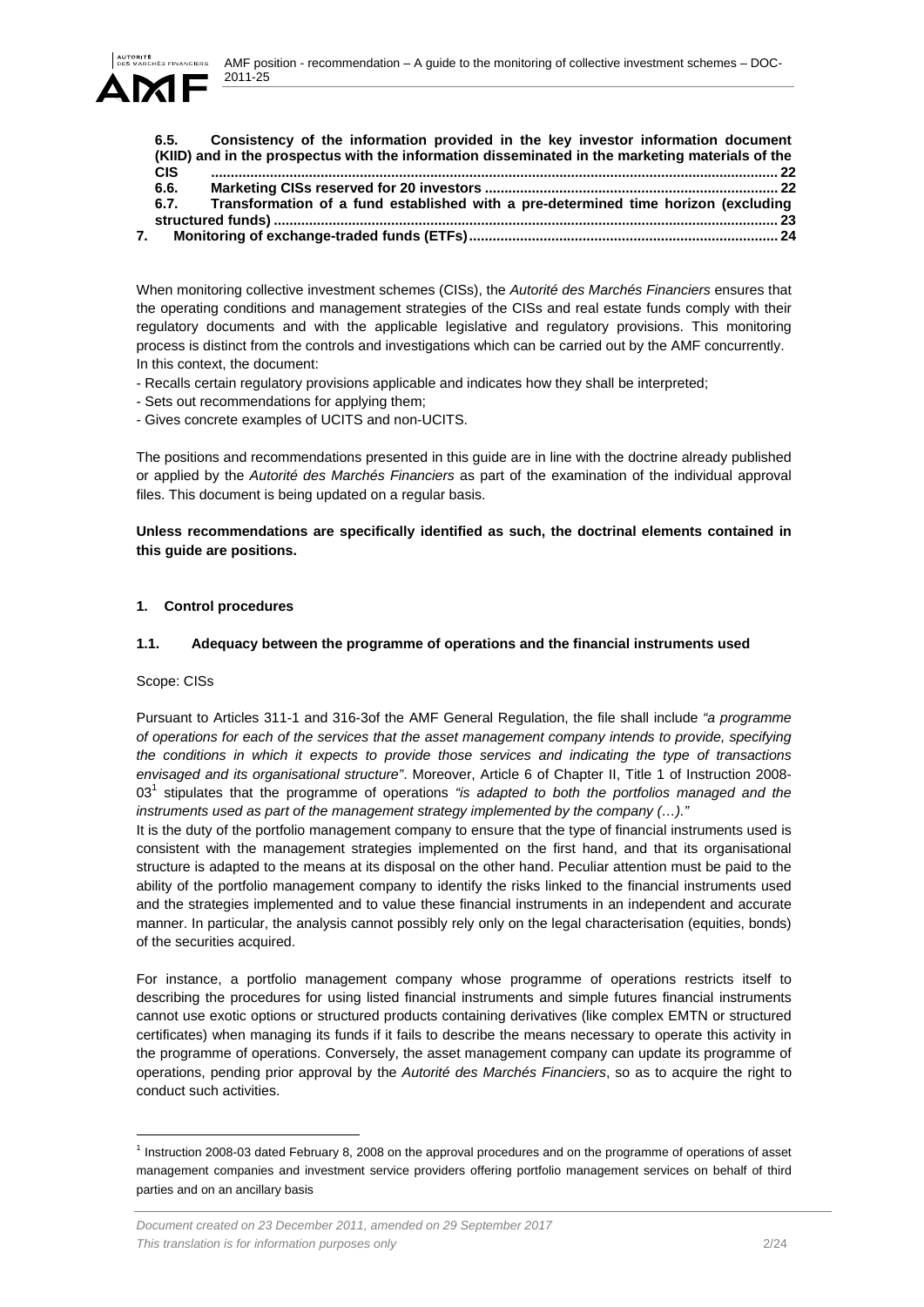

## Derivatives on hedge fund indexes

CISs are entitled to use derivatives on hedge fund indexes, provided that the programme of operations of the asset management company qualifies for the use of financial contracts, also referred to as "financial futures instruments."

Using this option requires the asset management company to control that the index complies with the criteria according to which it can be characterised as a financial index, pursuant to Article R. 214-16 of the Monetary and Financial Code. In this context, the asset management company must check in collaboration with the *Autorité des Marchés Financiers* that it has the required organisational structure, human and technical means to operate as an "alternative fund of funds."

Finally, it is recalled that the key investor information document and the fund's prospectus<sup>2</sup> must provide accurate information.

### **1.2. Due diligence to be conducted in the event of a merger between a UCITS and other collective investment schemes**

### Scope: UCITS

Pursuant to article 411-3 of the AMF General Regulation, a UCITS cannot transform itself into a different collective investment scheme and cannot possibly undergo a transformation having equivalent effects. Accordingly, it is excluded that a UCITS be split, being replaced by a UCITS and a different collective investment scheme<sup>3</sup>.

However, a UCITS may merge with a different UCITS or another collective investment scheme.

If the disappearing fund is a UCITS, the asset management company shall ensure, prior to the merger, that the countries in which the disappearing UCITS is marketed are the same as the countries in which the receiving UCITS is marketed.

## **1.3. Due diligence to be conducted when using financial contracts the underlying of which is a real estate index**

Scope: CISs

l

In order to be declared as underlying assets eligible to the financial contracts (or financial futures instruments) entered into by a CIS, financial indexes must meet the requirements set out in I of Article R214-16 and in II of Article R.214-22 of the Monetary and Financial Code on the composition and representativeness of the index and on its mode of dissemination. Amongst financial indexes can be found indexes related to yearly-completed real estate transactions completed in a country, a geographical region or a given sector. Besides, in order to meet its valuation obligation, the asset management company is required to assess the depth and efficiency of the market for the financial contracts linked to the index chosen.

Consequently, this means that the asset management company must address both the issue of the index eligibility to the asset of a real estate fund and also the depth and efficiency of the market to which it refers.

Moreover, asset management companies are reminded that they must check whether or not using these instruments is compliant with the programme of operations approved by the AMF before they start using them.

Index-tracking UCITS comply with AMF Position DOC-2013-06 – Exchange-traded funds and other UCITS issues

 $2$  Or the simplified prospectus for funds which do not feature in the key investor information document yet.

 $3$  Excluding the specific regime governing side-pocket funds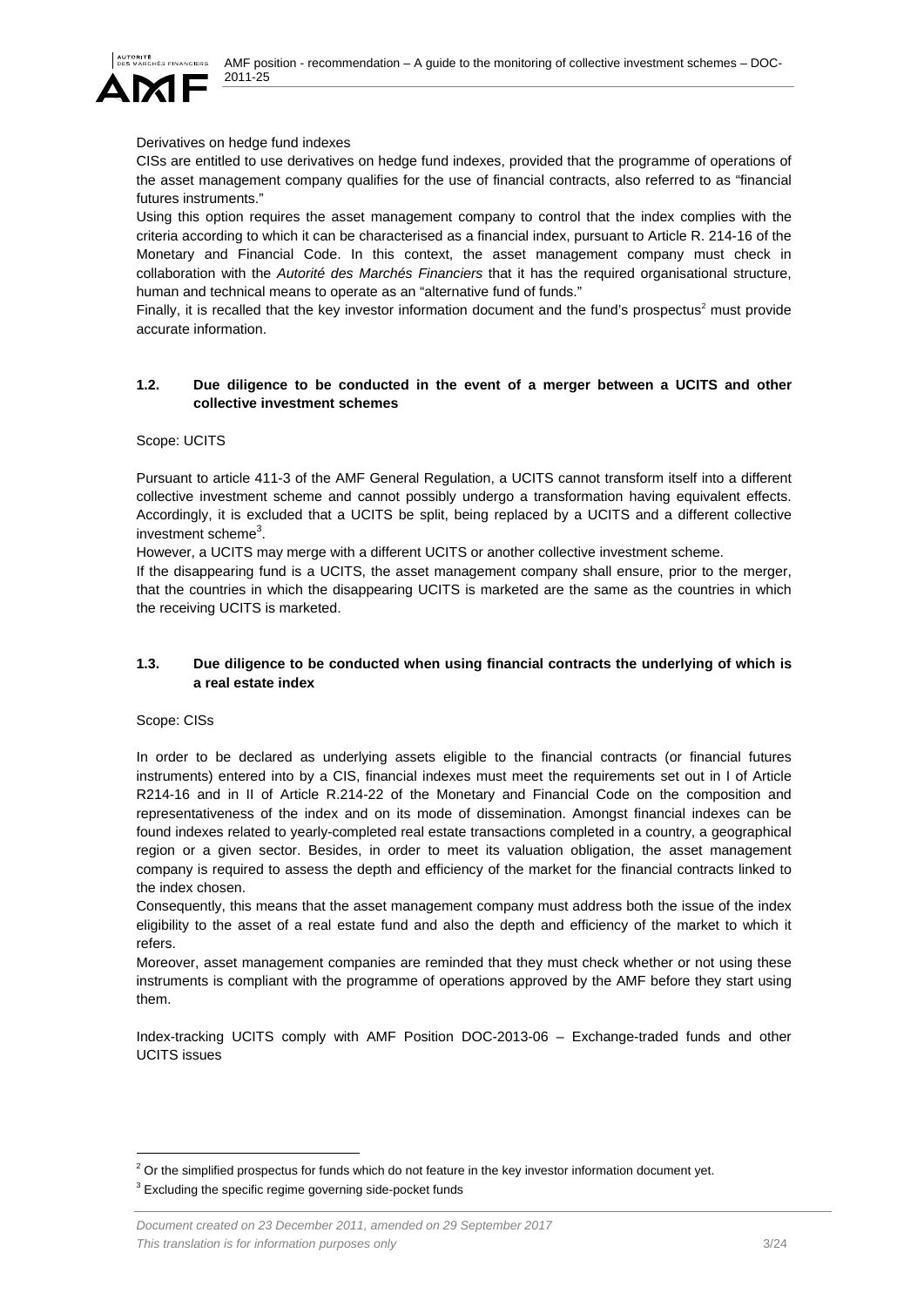

## **1.4. Due diligence to be conducted when introducing gates in real estate funds, professional real estate funds, professional investment funds, and funds of alternative funds**

Introducing gates allows deferring the subscription orders on the basis of several net asset values as soon as they exceed a certain threshold, determined in an objective manner.

Passive management must be compatible with the gates introduced. In that respect, before they implement the gates, asset management companies are required to contact their depository and the concerned service providers in order to check the compatibility of the contemplated scheme, both as regards flow processing and the information provided to investors.

### 1.4.1 Description in the prospectus

The functioning of the gates must be described accurately in the prospectuses of the AIFs concerned.

1.4.2 The method chosen

The method chosen shall be consistent with the structure of the fund's assets and liabilities. It is necessary that the threshold above which gates may be activated is not such as to undermine the open nature of the AIFs concerned.

In the case of a professional investment fund or fund of alternative funds whose net asset value is fixed on a monthly basis, this requirement is considered to be complied with when the threshold is not lower than 10% of its net assets. Moreover, asset management companies shall determine the periodicity for calculating the net asset value when the professional investment fund or the fund of alternative funds uses a gate mechanism. Indeed, while it is possible to introduce gates amounting to 10% of the net assets with a net asset value calculated on a monthly basis, it is impossible to introduce a gate amounting to 0.5% of each daily net asset value as it would result in the professional investment fund or fund of alternative funds losing its open nature.

In the case of real estate funds, excluding professional real estate funds, gating thresholds should enable holders to be repaid at at least 2% of the fund's net assets every month, and redemption requests should be executed and settled within one year at most from receipt of the order, including notice periods. This gate threshold is possible only for a real estate fund whose documentation explicitly refers to the illiquid nature of its units or shares.

The level of non-executed orders shall be determined after the end of the period dedicated to centralising the orders. This meets the need to inform the concerned investors at the earliest opportunity and aims to give them the possibility to submit, in compliance with the notice deadlines and if they want to, a new order for the fraction of non-executed orders (see item on the execution of orders).

The trigger threshold of the gates is calculated on the basis of the amount of redemptions, minus the amount of subscriptions.

 Real estate funds (OPCI)/Professional investment funds/Funds of alternative funds offering only one category of units:

For such AIFs or real estate funds, the threshold at which the gate is triggered is calculated at the end of the period dedicated to centralising the orders by bringing back the number of redemptions minus the number of subscriptions, expressed in terms of shares, to the total number of units of the fund's latest net asset value. The threshold may also be measured in amounts under the following conditions.

 Real estate funds (OPCI)/Professional investment funds/Funds of alternative funds offering several categories of units:

AIFs can set different thresholds for triggering the gate depending on the categories of units.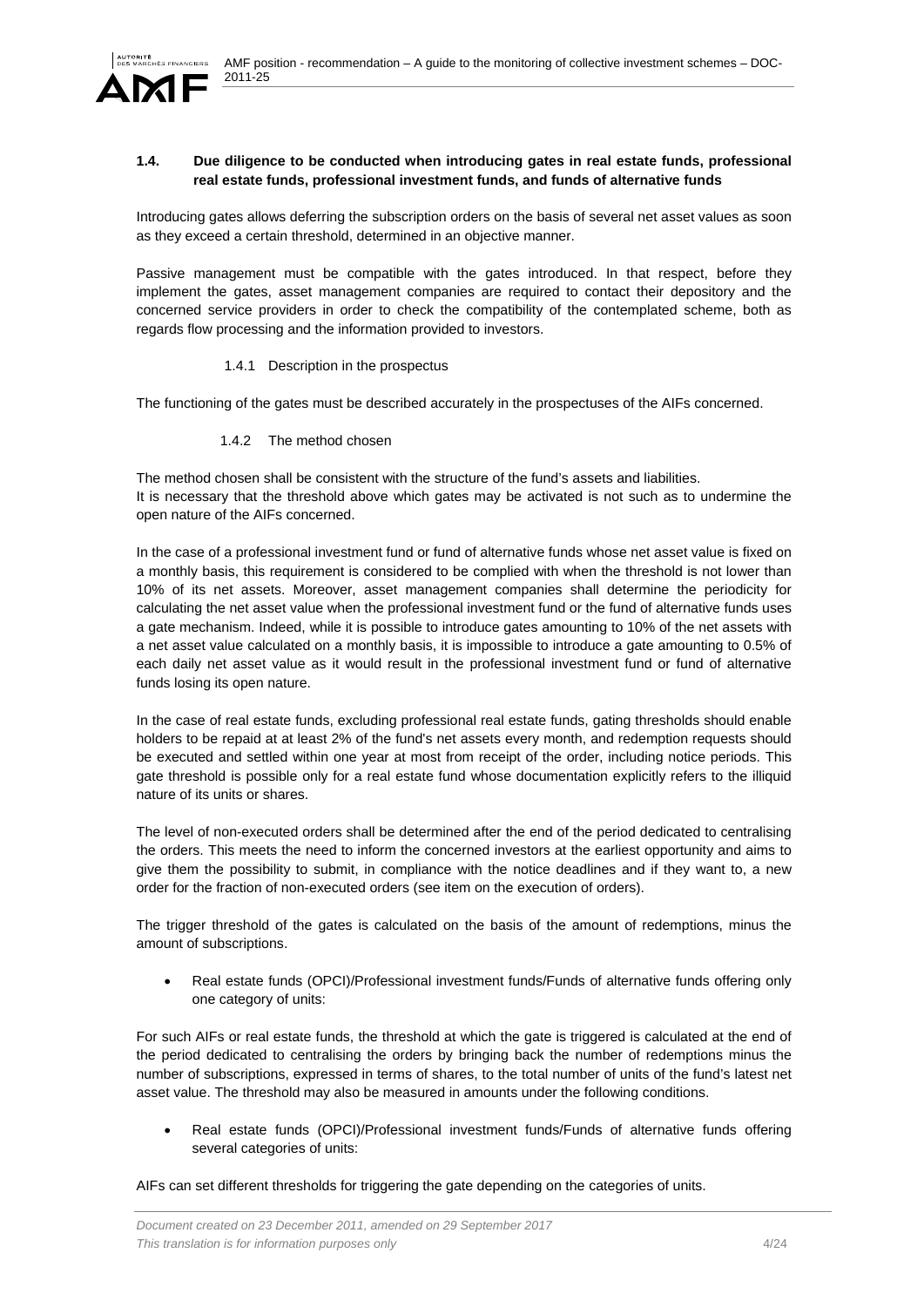

For AIFs of this type, the threshold at which the gate is triggered is measured at the end of the period dedicated to centralising the orders. The redemptions, minus subscriptions, expressed in amounts (number of units multiplied by the latest net asset value), are brought back to the net assets of the fund's net asset value.

If indicative net asset values have been calculated previously, they can be endorsed. Overall, the asset management company shall make the necessary adjustments to determine the reference net assets on the basis of the information it was provided with since the net asset value was last calculated.

The net asset values used for net redemptions (numerator) expressed in amounts are those related to the net assets used in the calculation (denominator).

Back-and-forth transactions, for a same number of units and executed on the basis of the same net asset value and by a single investor or beneficial owner, are not included in the calculation of the gates. They may escape being fractionated insofar as the prospectus provides for it. This provision allows avoiding that an investor who completes a back-and-forth transaction has its redemption order fractionated while a subscription order of a similar amount offsets the impact of this redemption order on the AIF.

## 1.4.3 Procedures for triggering the gates

The asset management company is free to trigger the gate mechanism, as provided for in the prospectus. Before it makes this decision, it shall ensure that the principle of investors' fair treatment is being complied with. It must act in the interest of the remaining investors and avoid the risks of conflicts of interests.

The decision of triggering the gates shall only be made in the interest of the remaining investors. The gates shall not be negotiable by investors submitting orders on the basis of a unique net asset value. Should the asset management company decide not to trigger the gates for a net asset value, the decision shall be documented and held at the AMF's disposal.

# 1.4.4 Order execution

Orders exceeding the level at which the gate is triggered are not executed. The rules governing the reduction of orders must ensure that investors leaving the fund are treated fairly. Reducing the orders to the same extent for all investors is usually the most appropriate mechanism. However, it shall be adapted to suit certain complex gate mechanisms such as the schemes under which the orders placed within a certain threshold are executed first and the number of orders exceeding that threshold are reduced in order to meet the gate requirements. Asset management companies may potentially be required to adapt the characteristics of the fund's units so as to allow partial execution, either by reducing the value of the units or by fractionating them.

Moreover, asset management companies shall determine and specify in the prospectus of the AIF if the non-executed orders will be cancelled or deferred and executed on the basis of the following net asset value.

This point shall be assessed in the light of the liquidity management overall scheme, and more particularly by taking into consideration the consequences resulting from systematically deferring the orders that would help maintain systematic demand for redeeming units in the AIF concerned. Asset management companies shall also assess the fact that introducing a scheme under which orders are automatically deferred incites investors to anticipate their redemption requests in order to secure a place in the waiting line. As regards this peculiar issue, they shall ensure, together with the relevant market participants (depositaries, centralist,…), that the scheme can be operated.

Where the scheme depends on non-executed orders being deferred and executed on the basis of the following net asset value, deferred orders have no priority over the new redemption orders to be executed on the basis of the current net asset value. Should redemption orders be fractionated once again on the basis of the current net asset value, they shall be fractionated under the same conditions as the new subscription orders. This principle allows once again avoiding that investors who wish to leave the AIF be penalised by redemption orders previously submitted by other investors. It also helps reduce the risk that investors be tempted to anticipate their redemptions orders to secure a place in the waiting line.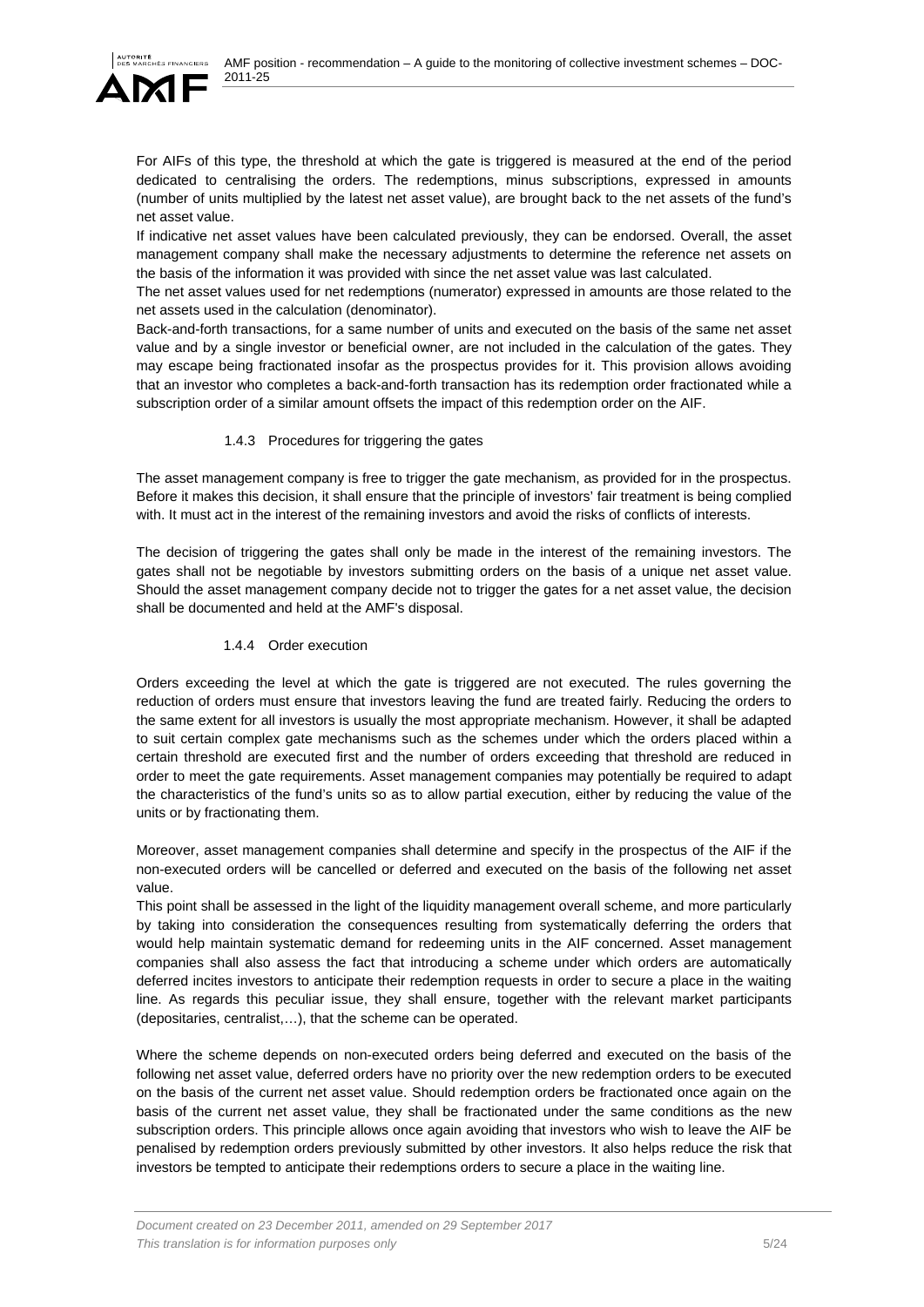

Given the necessity to submit orders once again or to defer them, asset management companies are required to determine a periodicity for determining the net asset value and notice periods which allow investors to submit their orders again. Asset management companies cannot possibly escape their obligation to inform investors about the mandatory notice periods. The asset management companies shall provide for arrangements for identifying the deferred orders or the orders that were submitted again in accordance with the mandatory notice period. Investors shall not be penalised by being prevented from deferring their orders or submitting them again on the basis of the following net asset value.

Indeed, it is necessary to comply with this schedule in order to be able to initiate the transactions in the AIF's net assets in a timely manner (the underlying hedge funds for instance).

Introducing gates can prove to be a sensitive issue, for operating reasons, when the frequency for setting the net asset value is high (a daily or weekly frequency for instance).

### 1.4.5 Order cancellation

The asset management company shall ensure that orders submitted prior to the order centralisation date cannot possibly be changed, including through cancellation requests which could be assimilated to late trading operations. Moreover, the asset management company shall not give any details on the level of the subscription and redemption orders placed that would have an investor anticipate whether the gate is likely to be triggered or not.

## 1.4.6 Investor information

In the event of cancellation, investors of whom a fraction of orders has not been executed shall be informed of it within timeframes allowing them to submit the non-executed orders on the basis of the next net asset value. The procedures for informing investors are provided for in the AIF's prospectus.

# **2. Managing CISs reaching maturity**

l

## **2.1. Managing the fund in the investors' interest and minimum amount of assets under management**

Scope: UCITS/Retail investment funds/Private equity funds/Funds of alternative funds/Professional investment funds/Declared funds

The minimum amount of assets under management provided for in the regulation is low: it stands at €300,000 for collective investment schemes and open-end investment companies (SICAV)4 . Many management strategies require a higher minimum amount of assets under management in order to be implemented in the interest of the investors. It is the duty of the asset management company or CIS to make the necessary arrangements for:

- identifying the situations under which the fund's net assets are likely to become too low for the fund to be managed in the interest of the investors;

- defining and implementing measures aimed at ensuring that the fund is managed in the interest of the investors: looking for new subscriptions to preserve the fund's net assets at a sufficient level, transformation, mergers or winding-ups if it is impossible to preserve the fund's net assets at a sufficient level.

Accordingly, it is not acceptable to wait systematically that the fund's net assets fall below the minimum amount of assets under management to implement corrective measures. The decisions on the future of a CIS shall be exclusively made in the investors' interest and shall by no means give precedence to the interest of the asset management company over that of the investors.

<sup>4</sup> Except for dedicated funds (Article 422-94 of the AMF General Regulation) and formula funds (Articles 411-21, paragraph 4 and Article 422-22, paragraph 4 of the AMF General Regulation).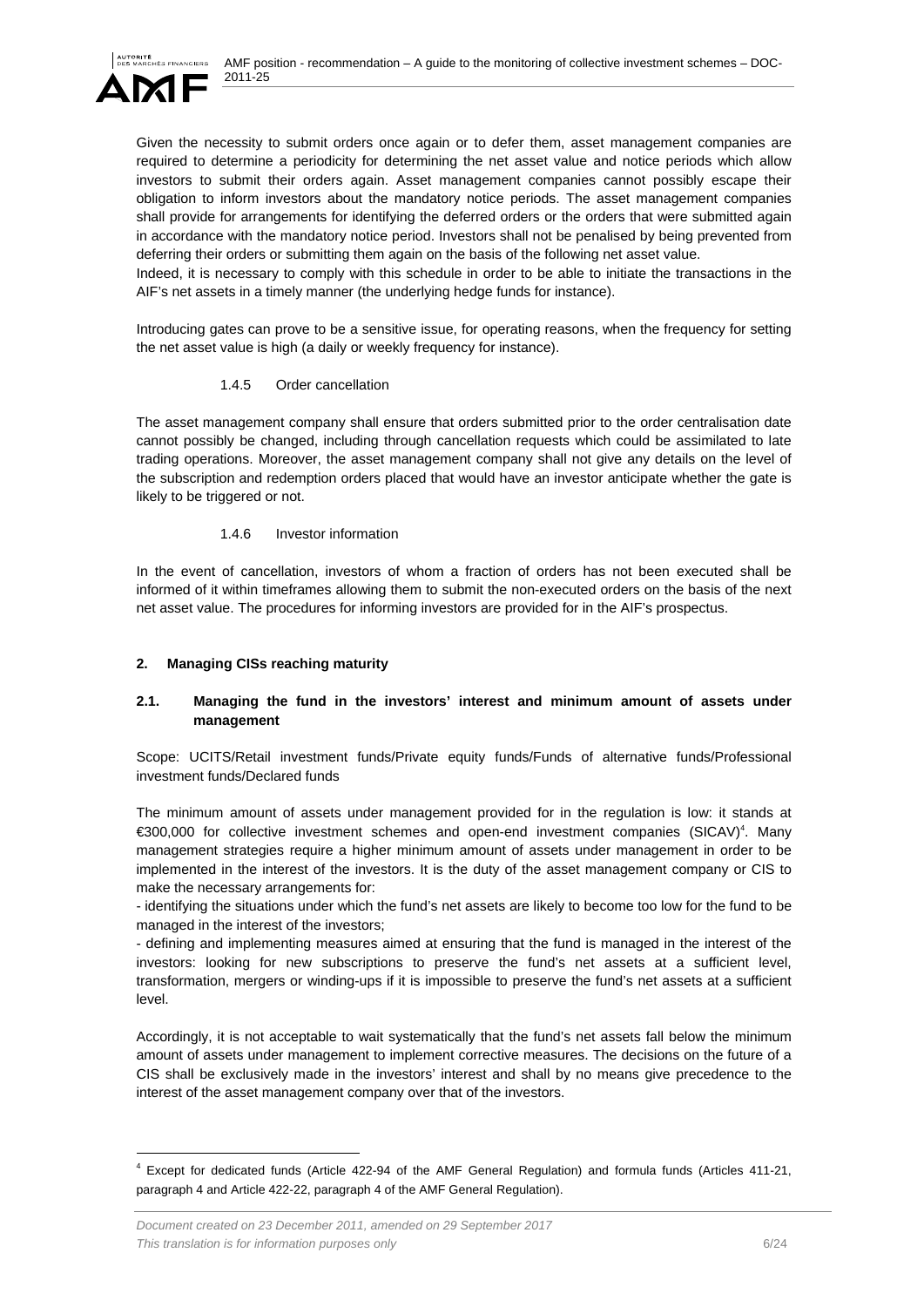

An asset management company notes that the fund's net assets are decreasing on a regular basis and that they will inevitably fall below the €300,000 minimum amount of assets under management.

It believes that the fund has no commercial future and that is must consequently be liquidated. However, it considers that the fund can still be managed despite the decline in its net assets. The asset management company does not want to be seen as the party which initiates the fund's liquidation, fearing this will undermine its image amongst its clients. Accordingly, it decides to wait for the fund's net assets to fall below the €300,000 minimum amount of assets under management and stay below this threshold for more than 30 days before making the decision to liquidate the fund.

This allows the asset management company to present its decision to its clients as the direct consequence of a regulatory provision and not as a decision of its own.

This method is not compliant with the regulation because:

- It leads the asset management company to give precedence to its own interest (its image amongst customers) over that of the investors in the fund (who, on the one hand, invest in a fund which is soon to be liquidated without knowing it and, on the other hand, will suffer the consequences of the fund's liquidation when submitting their redemption requests in the next few weeks);

- The information provided to investors is not "clear, accurate and non-misleading" since it presents the fund's liquidation as the consequence of a regulatory provision while it is in fact a decision of the asset management company itself.

Moreover, it is recalled that the management strategy implemented by the CIS shall be consistent with the strategy described in the prospectus in all circumstances. The fact that the fund's net assets make it no longer possible to implement the management strategy shall prompt the asset management company or the fund to ask themselves why they failed to anticipate the situation and to take all the necessary corrective measures.

It does not justify implementing a management strategy that would not be consistent with that defined in the prospectus.

The management strategy implemented by a European Union Equity fund requires that the fund's net assets are at least €10 million. The fund is almost exclusively held by a life-insurance company which marketed it to its clients in the form of unit-linked life insurance contracts. The life-insurance company decides to create units in the fund, which results in the capital of the fund being greatly reduced, though remaining above the €300,000 minimum amount of assets under management. The asset management company notes that the fund has no future and that outflows from the fund continue. It decides to have the fund invested in monetary assets until its assets under management fall below €300,000 and then liquidate it. The asset management company fails to inform the remaining investors about this decision and about the change in the management strategy. This method is not compliant with the regulation insofar as:

- The way the fund is managed is not consistent with the content of the prospectus;

- The information provided to investors is not "clear, accurate, and non-misleading".

If the fund's medium-term sustainability is not undermined and if the management strategy is in the interest of the current or future investors, the 30-day period provided for in the regulation can be used to secure new subscriptions.

Conversely, if the fund's medium-term sustainability is undermined, or if the management strategy proposed by the fund is not intended to be continued, the fund can file for transfer (liquidation, merger, demerger or absorption) with the *Autorité des Marchés Financiers* before the end of the 30-day notice period. Pursuant to Articles 411-21 and 422-22of the AMF General Regulation, the transfer process becomes mandatory when the net assets have remained for 30 days below the fund's minimum amount of assets under management.

- Blocking redemptions when the fund's assets fall below the minimum amount of assets under management

After it saw some funds file for liquidation because their assets had fallen below the minimum amount of assets under management, the *Autorité des Marchés Financiers* realised that not all service providers had established a unique organisational structure suited to ensure that the provisions of Articles 411-21 and 411-22 of the AMF General Regulation are being complied with.

Accordingly, the *Autorité des Marchés Financiers* reminds that the redemption of units or shares shall be blocked as soon as measuring the fund's net assets reveals that the latest movements in the fund's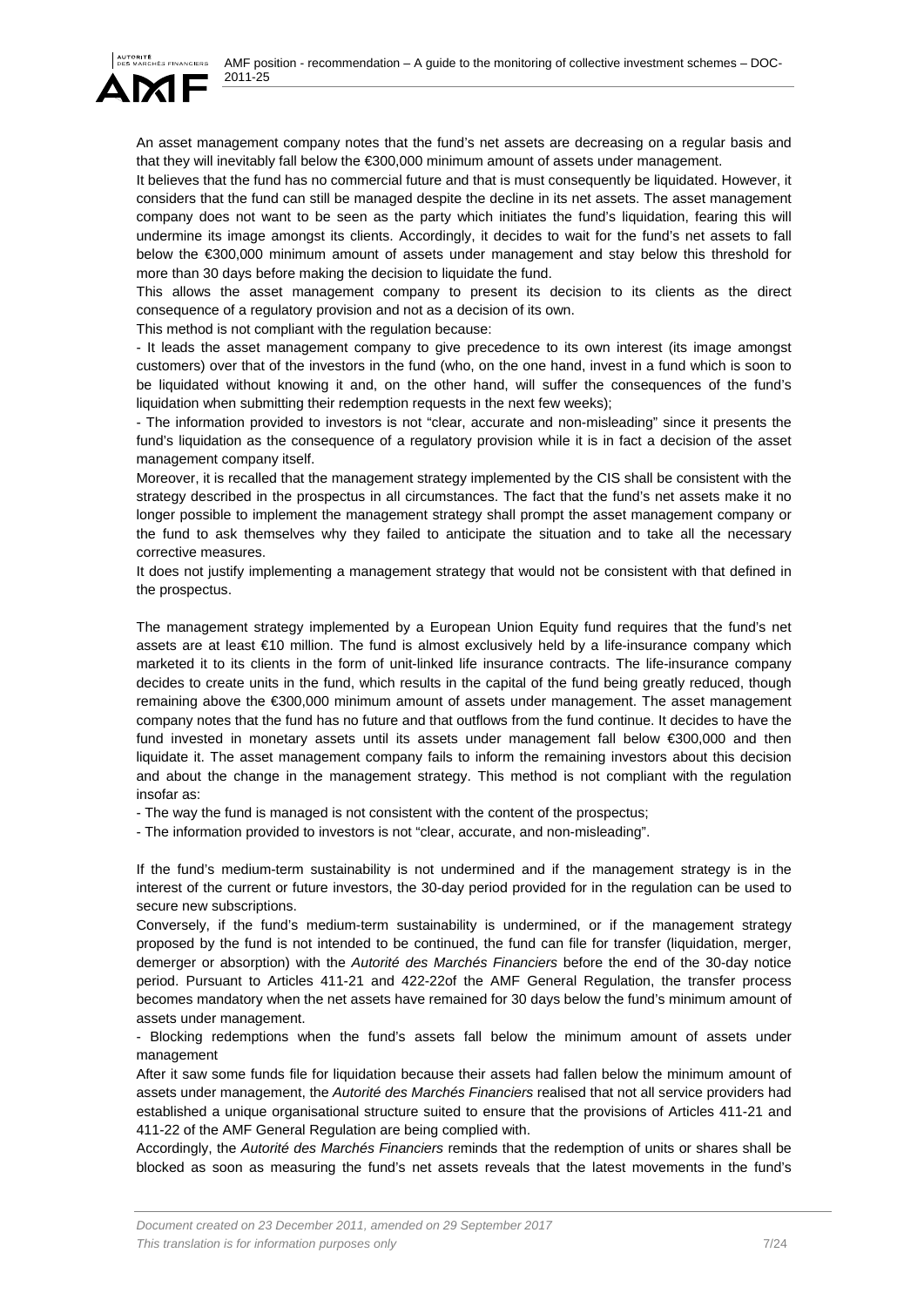

assets or liabilities have resulted in the fund's assets falling below the regulatory minimum amount of assets under management.

The asset management company of a collective investment scheme whose net assets stood at €350,000 when the net asset value was last calculated and falls to €280,000 when calculating the new net asset value shall not execute any redemption orders as of this date.

Moreover, considering the impact of the fund's assets falling below the regulatory minimum amount of assets under management on investors (which results in redemption orders being blocked), the asset management company shall take all the necessary steps to anticipate such situations as much as possible and to minimise the impact on investors.

The assets of an open-end investment company (SICAV) decrease on a regular basis and are likely to fall below the €300,000 minimum amount of assets under management. The asset management company waits for the assets to fall below this threshold to start thinking about the measures to be taken in collaboration with the SICAV's management. It may take several weeks to consider the different steps to be taken (merger, liquidation, resuming subscriptions) and to implement them (approval by the *Autorité des Marchés Financiers*, calling for an extraordinary general meeting). Investors consequently have their redemption orders blocked for several months. This situation is not compliant with the regulation. The necessary steps shall be taken to shorten the period during which redemption orders are blocked.

Failure to comply with the aforementioned principles led some asset management companies to offer business courtesies to the fund or investors harmed in order to compensate for their loss when they had their redemption orders blocked for a long period of time.

### **2.2. Executing significant redemptions orders, in particular when the CIS is close to the regulatory threshold**

### Scope: CISs

When the asset management company or the CIS receives redemption orders accounting for a significant proportion of the fund's liabilities and which could result in the fund falling below the minimum amount of assets under management, it shall ensure that meeting its obligation to execute orders so as to avoid that executing redemption orders leads to unfair treatment between investors who submitted a redemption order and the investors who retained their units (or shares) does not undermine its ability to manage the fund in the interest of the remaining investors.

Accordingly, an asset management company who would receive a redemption order accounting for 60% of the fund's net assets, valued at €1,200,000, should ensure that it is still able to manage the fund despite the sharp decline in the fund's net assets. Should it become incapable of managing the fund in such circumstances, the asset management company can, pursuant to Article L.214-7-4 or L214-8-7 of the Monetary and Financial Code, suspend redemptions in the investors' interest. It shall then make the necessary decisions in a timely manner to resume redemptions or liquidate the fund.

Finally, if the redemption orders concerned are submitted by an entity linked to the asset management company or to a significant client, particular attention must be paid to identifying and addressing the conflicts of interests arising from this situation.

An investor (a subsidiary of the asset management company) holding 50% of the fund's assets asks for its units to be redeemed. The asset management company knows that executing this order would have the fund fall below the minimum amount of assets under management. In this context, it must take the necessary steps to ensure that the exit of this investor does not penalise the remaining investors.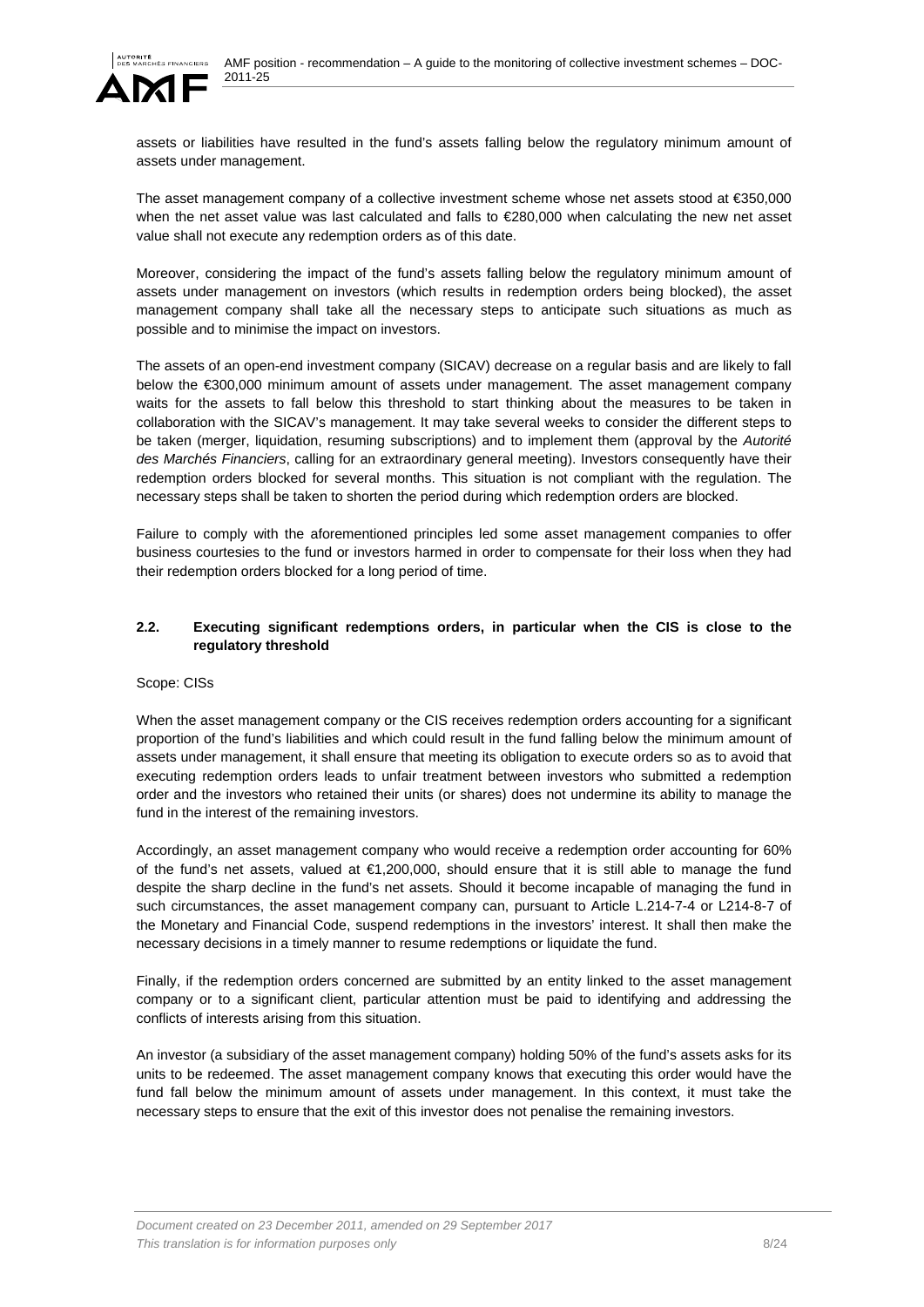## **2.3. Organising the fund's liquidation**

#### Scope: CISs

As soon as it is decided that the fund will be liquidated and that the conditions for the assets to be realised require a change in the investment policy, the decision must be communicated to investors on the same day the liquidation is announced. This decision shall first be approved by the AMF when the fund files for transfer.

Moreover, it shall be highlighted that selectively informing certain investors that the assets might drop below the minimum amount of assets under management is a breach of the obligation to treat unit holders or shareholders fairly such as to engage the liability of the asset management company or CIS. The orderly liquidation of the CIS, whether it is decided by the asset management company or by the management of the fund, is most of the time a solution which reduces litigation risks.

The asset management company informs the two biggest investors in the fund, which, taken together, account for more than 50% of the fund's assets, that the assets of the collective investment scheme are getting close to €300,000. The two investors submit redemption orders which result in the fund falling below the €300,000 threshold. This practice is not compliant with the regulation since the asset management company communicates the information to a reduced number of investors who are able to exit from the fund while those who have not been informed have their investment in the fund blocked until the asset management company makes a decision on the future of the fund.

### **2.4. Valuation rules**

#### Scope: CISs

In the event of outflows from the fund, it is important that the methods for valuing the assets of the CIS be clearly defined so that investors can exit from the fund on the basis of a net asset value which reflects market reality.

The asset management company or the CIS shall ensure, under such circumstances, and more particularly in the event of important outflows from the fund, that the on-balance and off-balance positions are sold or unwound respectively, under terms compatible with the principles for valuing the fund's assets. Indeed, inadequacy between the price at which the assets are sold and the valuation conditions means that the remaining investors are likely to suffer the consequences of limited or increased exposures to the market when they unwind their positions, which may ultimately have major impacts on the fund's net asset value.

Where a CIS which replicates the CAC 40 index receives redemption orders amounting to 95% of its assets and if a spread of 1% is recorded between the price at which fund's assets are valued and the price at which they are sold, this difference will be passed onto the investors who hold the remaining 5% of the assets. This means that the impact on these investors will be 20 times higher than the impact of the market variation. The initial spread of 1% will have an impact of 20% on the remaining investors.

### **3. Side pocket funds**

Pursuant to Article L. 214-8-7 or Article L. 214-24-41 of the Monetary and Financial Code the demerger of UCITS/retail investment funds/private equity funds/funds of alternative funds/professional retail funds/ professional specialised funds/professional private equity funds/employee investment funds gives rise to two CISs. The first is dedicated to receive the assets the sale of which do not serve the investors' interest (side pocket funds) and the other is meant to receive the other assets of the split fund (replicated fund).

These types of demergers are intended to confront an exceptional situation that undermines the value of some of the fund's assets. Accordingly, deciding to create a side pocket alternative investment fund shall remain exceptional and concern only certain identified assets.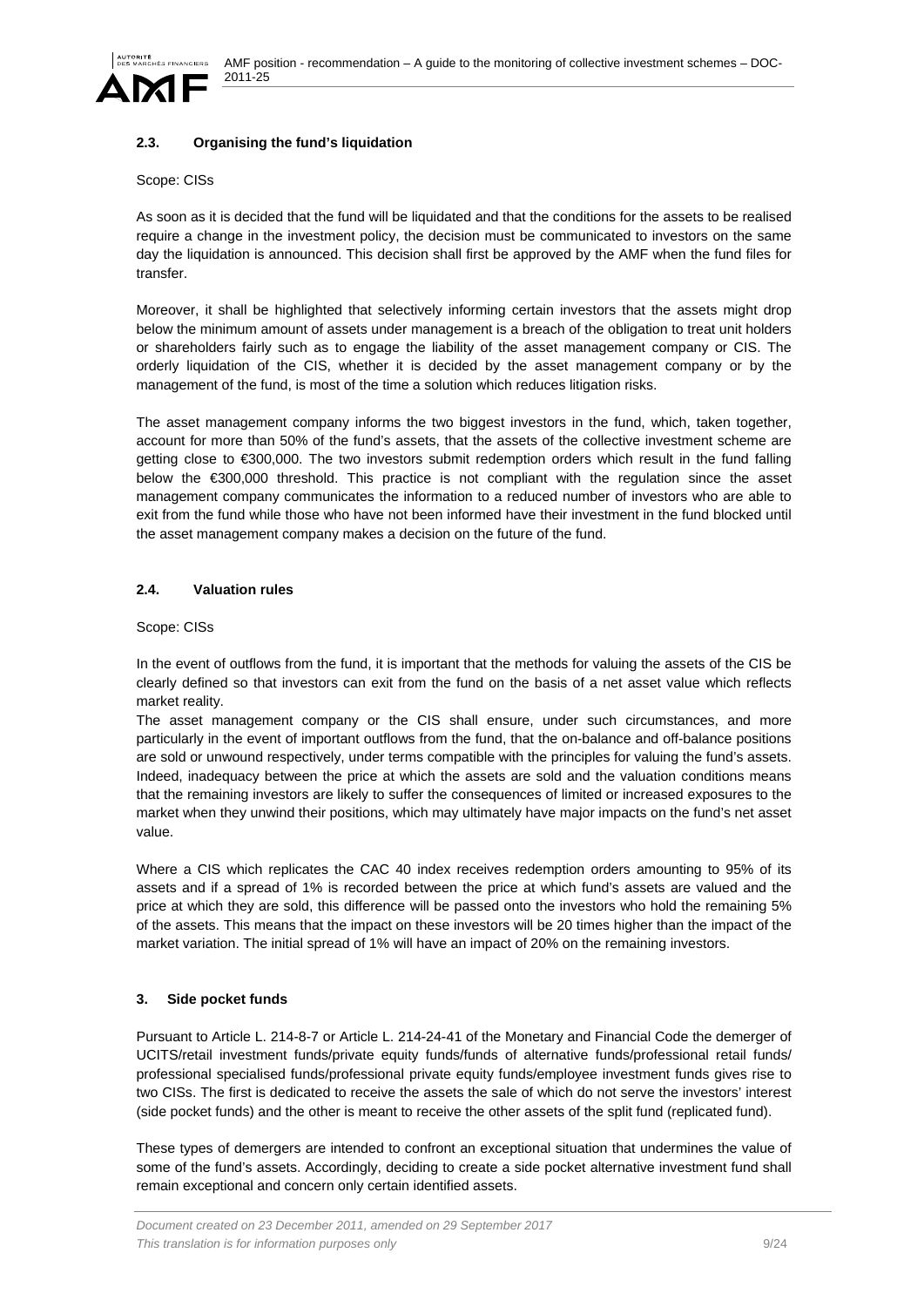**ES FINANCIERS** 

#### Recommendation:

Prior to the creation of the side pocket fund, it is recommended that the CIS or the asset management company contact the *Autorité des Marchés Financiers* in order to draft the statement to be communicated to the AMF and write the information to be provided to investors in the fund.

### **3.1. Shall the replicated fund be approved by the AMF?**

Articles L. 214-8-7 and L. 214-24-41 of the Monetary and Financial Code provides that the split fund need not be approved by the AMF but shall be immediately notified to it.

Consequently, provided that only the absence of the assets transferred to the side pocket fund distinguishes the assets of the replicated fund from those of the split fund, the replicated fund born out of the demerger shall not file for approval again with the AMF insofar as it benefits from the accreditation of the split fund.

Conversely, if the replicated fund demonstrates other differences with the split fund in its investment strategy or in the way in which it operates, it shall be subject to the applicable rules governing the transformation of CIS, in particular as regards the information to be provided to investors, the right of investors to exit free of charge or the procedures to be followed to be granted approval by the AMF.

### **3.2. Notification to the AMF: content and procedures**

Demergers decided pursuant to Article L. 214-8-7 or Article L. 214-24-41 of the Monetary and Financial Code shall be immediately notified to the AMF.

This notification shall include:

- A copy of the demerger decision: the minutes of the extraordinary general meeting of the open-end investment company (SICAV) to be demerged or the copy of the decision of the asset management company which manages the collective investment scheme to be demerged;

- The list of the assets transferred to the side pocket fund;

- A technical note justifying the volume of the assets transferred to the side pocket fund;

- The report justifying and detailing the terms of the demerger decision, which shall be transmitted to investors, pursuant to Articles D. 214-5, D. 214-8, D. 214-32-12 and D. 214-32-15 of the Monetary and Financial Code;

- The full prospectuses of the replicated fund and side pocket fund;

- The mails and documents intended to inform investors about the demerger, whatever the mode of communication chosen;

- The fund deposit certificates of the two funds that were born out of the demerger.

This notification shall be communicated to the AMF by email or mail.

This notification is deemed filing with the AMF for the creation of a side pocket fund, which shall be necessarily incorporated as a professional specialised fund.

This declaration does not exempt the concerned CIS or the asset management companies managing the fund from complying with the formalities required for demergers or for the creation of a CIS (Euroclear formalities, declaration at the court registry, etc.)

Finally, the statutory auditors' report is communicated to the AMF as soon as it is drafted.

### **3.3. Procedures for informing investors**

Articles D. 214-5, D. 214-8, D. 214-32-12 et D. 214-32-15 of the Monetary and Financial Code provide that investors in the split fund be immediately informed about the demerger by the split fund or its asset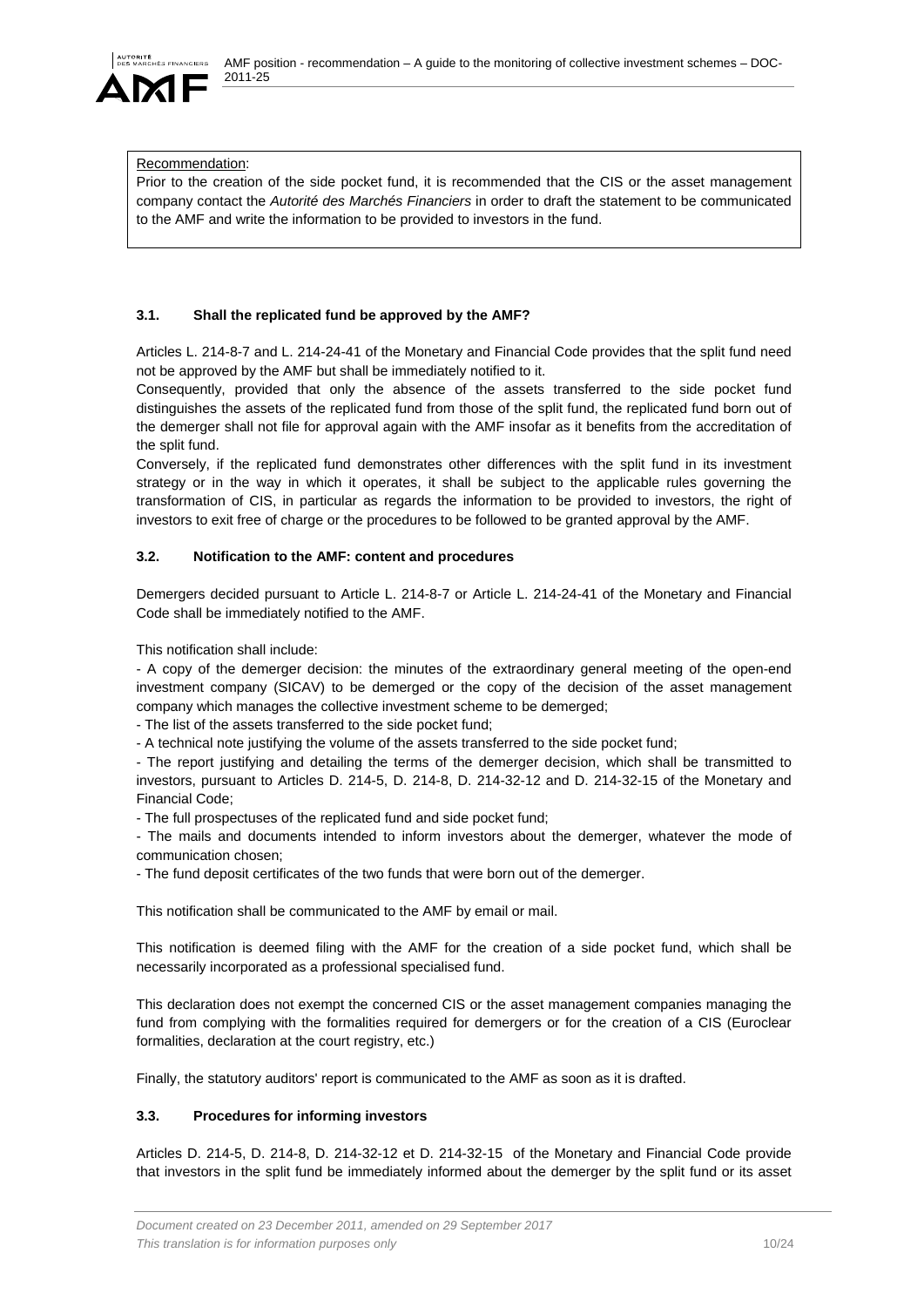

management company and that the rationale and procedures for the demerger and be transmitted to them.

This information, which is of particular nature, needs to be communicated individually to all investors. It can be supplemented with general information, which can be disseminated through a news release for instance.

Articles D. 214-5, D. 214-8, D. 214-32-12 et D. 214-32-15 of the Monetary and Financial Code also advocate that the split fund or the asset management company provide investors with prospectuses and, where applicable, the Key Investor Information Documents for the two CISs born out of the demerger:

Mail intended to inform investors about the realisation of the demerger shall indicate how they can have access to these documents or how they can obtain them upon request.

In addition to the aforementioned procedures for informing investors, the split open-end investment company or its asset management company shall also comply with the provisions set out in Articles 422- 98 et seq. of the AMF General Regulation on the procedures to be followed in the event of demergers involving CISs.

## **3.4. Which assets can be transferred to a side pocket fund?**

Since Articles L. 214-8-7 and L. 214-24-41 of the Monetary and Financial Code does not provide for any limitation in respect of the legal nature of the assets that can be transferred to a side pocket fund, all assets whose sale would not be in the interest of the investors in the split fund may, a priori, be transferred to a side pocket fund.

It is the duty of the split fund or asset management company managing the fund to list the assets which must be transferred to the side pocket fund. However, it bears recalling that the decision to create a side pocket fund shall remain exceptional and concern only certain identified assets. Accordingly, mere difficulty in valuing or selling certain assets may not lead to think that selling them would not be in the interest of the investors.

Moreover, the split fund or the asset management company shall ensure that:

- The contemplated demerger is possible given the particular circumstances of the fund. The existence of frame agreements or prime brokerage agreements entered into by the CIS soon-to-be demerged or the creation of collaterals by this CIS can be obstacles to completing the demerger;

- The assets to be transferred to the side pocket fund are eligible for such a transfer. Indeed, the transfer of certain types of assets may be subject to conditions such as the agreement of a contractual partner (for over-the-counter financial futures instruments for instance).

# **3.5. What is run-off management?**

Articles D. 214-5, D. 214-8, D. 214-32-12 and D. 214-32-15 of the Monetary and Financial Code provide that side pocket funds be managed in a run-off mode. This means that:

- Any type of active management is prohibited. Only the management acts aimed at protecting the interest of the investors and at ensuring that the fund's liquidation is completed in the best possible conditions are authorised;

- The number of units or shares in a side pocket fund is determined when the fund is demerged and it remains the same until full liquidation of the fund. Indeed, the side pocket fund is not allowed to issue new units or shares and it shall not honour any redemption requests. However, it gradually depreciates the existing units or shares in compliance with the principle of investors' fair treatment.

When the split fund or its asset management company considers that selling the assets transferred to the side pocket fund is in the interest of the investors again, the said assets can be sold. The depreciation of the units or shares in the side pocket fund can then be realised immediately or subsequently. It requires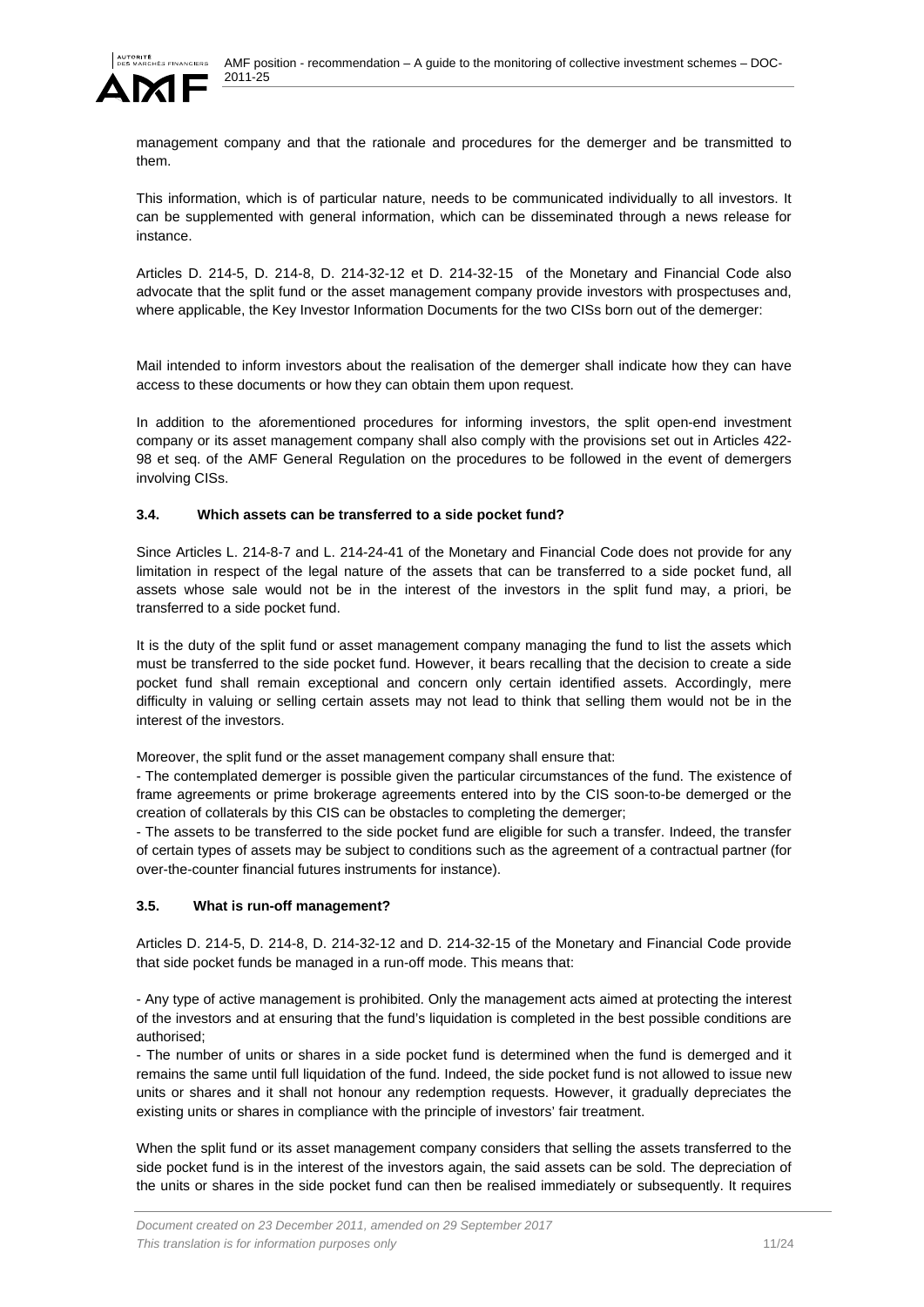

the side pocket fund to ensure that it has the liquidities necessary to run off its assets (so as to honour margin calls for instance).

Moreover, market conditions or the interest of investors in the side pocket fund may lead to certain assets being sold at maturity only.

## **3.6. What does the legal nature of the replicated fund and split fund, provided for in Articles D. 214-5, D. 214-8, D. 214-32-12 and D. 214-32-15 of the Monetary and Financial Code, imply?**

The replicated fund must have the same legal nature, investment rules and operating rules as the split fund. For instance, the replicated fund born out of the demerger of a generalist open-end investment company shall be a generalist open-end investment company. Similarly, the replicated fund born out of the demerger of professional investment fund shall be a professional investment fund, etc.

However, the side pocket fund always comes in the form of a professional specialised fund, pursuant to Articles D. 214-5, D. 214-8, D. 214-32-12 and D. 214-32-15 of the Monetary and Financial Code.

## **3.7. Why do demergers of collective investment schemes qualify for a specific regime?**

All demergers of open-end investment companies or collective investment schemes decided pursuant to Articles L. 214-7-4, L. 214-8-7, L. 214-24-33 or L. 214-24-41 of the Monetary and Financial Code qualify for a less stringent regime insofar as they are not subject to approval by the *Autorité des Marchés Financiers* but only need to be notified to it.

However, only the regime governing demergers of collective investment schemes was set up by Decree 2008-1312 dated December 12, 2008. For their part, open-end investment companies are still governed by common law rules on demergers of public limited liability companies and simplified public limited companies provided for in the Commercial Code. Accordingly, demergers of open-end investment companies remain governed by the existing regime, as set out in Articles 412-5 and onwards and Articles 422-98 and onwards of the AMF General Regulation.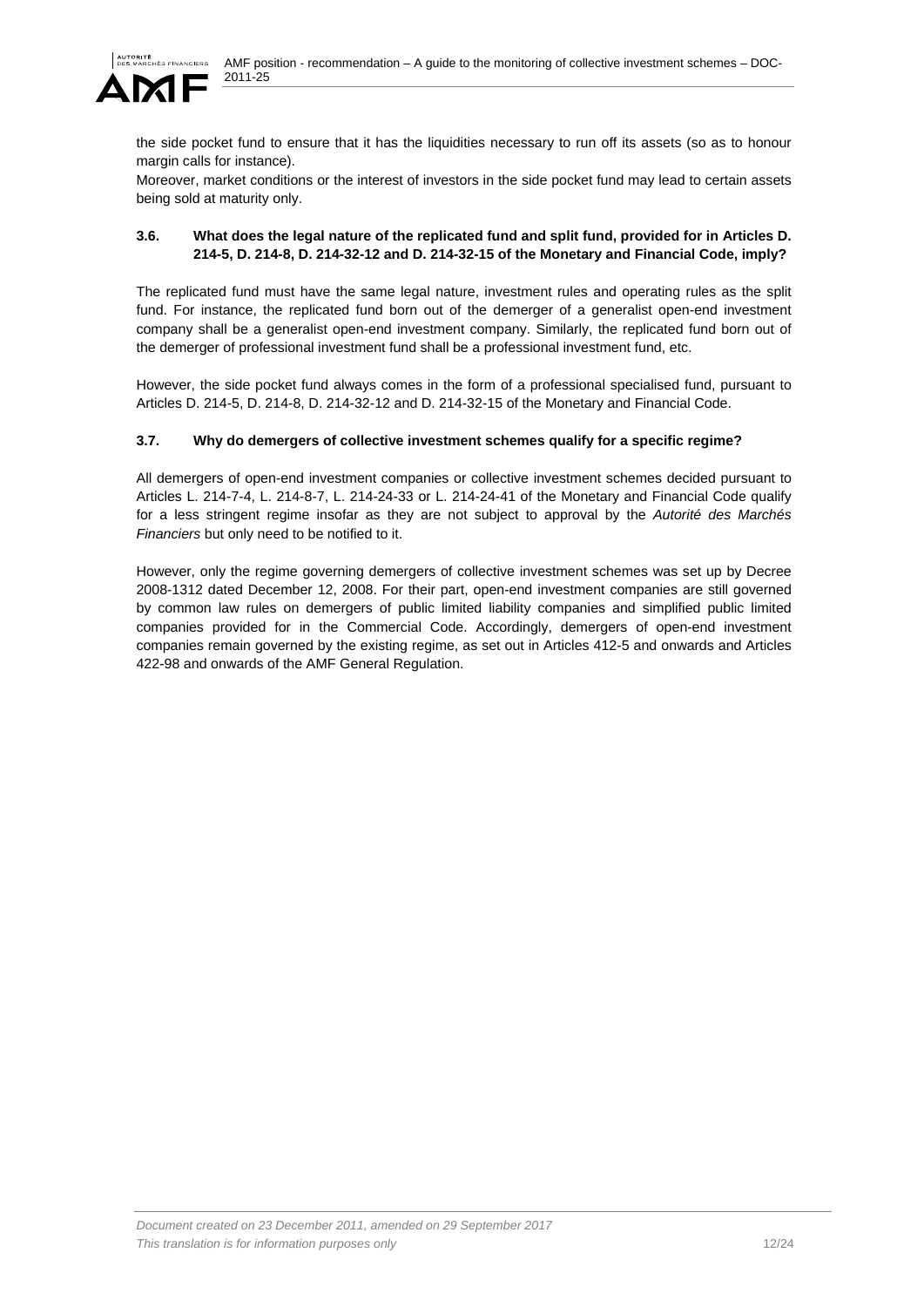

Chronology of a collective investment scheme demerger decided pursuant to Article L. 214-8-7 or Article 214-24-41 of the Monetary and Financial Code:



completed without delay

**3.8. Are instructions 2011-19 and 2011-20 applicable in the event of a merger decided pursuant to the second paragraph of Article L. 214-8-7 or the second paragraph of Article L. 214-24-41 of the Monetary and Financial Code?** 

Yes. Instructions 2011-19 and 2011-20 specify the applicable procedure.

**3.9. Does a demerger decided pursuant to Article L. 214-8-7 or Article L. 214-24-41 of the Monetary and Financial Code give investors in the split fund the right to exit free of charge?** 

No. A demerger decided pursuant to Articles L. 214-7-4, L. 214-8-7, L. 214-24-33 or L. 214-24-41 of the Monetary and Financial Code does not induce substantial changes in the rights of investors insofar as investors in the split fund become investors in the two funds born out of the demerger which, brought together, combine the rights they had in the single CIS before.

# **3.10. Can the replicated fund be marketed?**

Yes. The marketing conditions of the replicated fund are identical to those of the split fund.

## **3.11. Can past performances of the split fund be mentioned in the documents (prospectus, marketing materials, etc.) of the replicated fund?**

First of all, it should be highlighted that the replicated fund is allowed to create a performance history as of its incorporation date only and that it is not allowed to use the performance history of the split fund or to link, in any way, its own performance history to that of the split fund.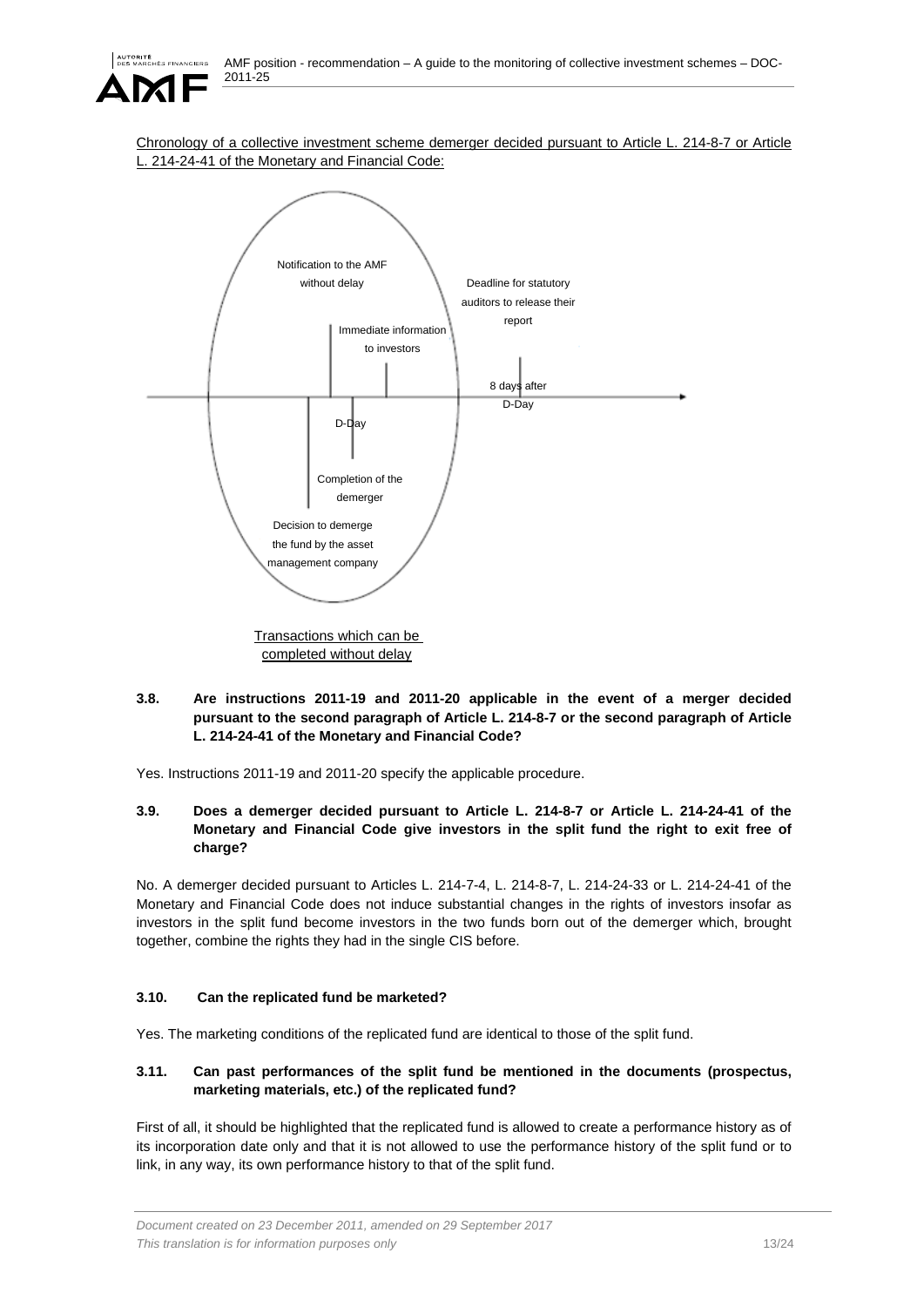However, given the specific character of the demerger that led to the creation of the replicated fund, it may be allowed that the documents (prospectus, marketing materials, etc.) of the replicated fund mention the performance history of the split fund, provided that they clearly indicate that:

- The performance history is not that of the replicated fund,

- The replicated fund was born out of the demerger, which was decided so as to create a side pocket fund out of the CIS of which the performance history is presented.

## **3.12. Can a side pocket fund be transformed, merged or demerged?**

Although the transformation, merger or demerger of a side pocket fund, necessarily incorporated in the form of a professional specialised fund, is not explicitly prohibited by Law, the fact that it must be managed in a run-off mode precludes a priori that it be subject to such mutation.

If a side pocket fund were to be exceptionally merged or demerged, this transformation should be justified by considerations specific to the management of a side pocket fund.

### **4. Compensation procedure**

Scope: CISs

Professionals may opt for compensation solutions, short of a tort action in court. The *Autorité des Marchés Financiers* encourages the concerned professionals to compensate the investors who might have been harmed by their failure to fulfil their duties, yet without imposing any obligation in this matter.

The AMF has no jurisdiction to deal with compensation for the damage suffered by investors in a CIS. However, it wishes to be informed by the concerned professionals about the steps taken in the event of compensation.

### **4.1. Impact analysis**

An asset management company may decide to provide financial compensation for the damage suffered by investors in a collective investment scheme

The damage suffered by investors can, for instance, be the result of valuation or management errors or of failure to comply with the provisions set out in the prospectus, etc.

It is recommended that as soon as the asset management company becomes aware that investors in one of its CISs have suffered damage, it should contact the fund's statutory auditor, its depositary and the *Autorité des Marchés Financiers* to inform them about these events.

The asset management company will have to conduct an analysis detailing the following:

- The origin of the error, the period during which it was made and the steps taken by the asset management company to prevent this situation from reoccurring;
- The impact of the error on the CIS and on each investor (in amounts and percentage of the fund's net asset value);
- The corrective measures contemplated by the asset management company to repair the damage suffered and the potential threshold under which it considers the loss suffered too small to be compensated (the choice of the threshold shall be reasonable and determined by the asset management company, based on the nature of the fund, of the investors, etc.)

As part of the impact analysis, it is recommended that the asset management company take into account the changes in the minimum amount of assets under management during the concerned time period, recalculate the fund's net asset value for the time period running from the origin of the mistake to the date at which the mistake was corrected and the damage suffered compensated and assess the significance of the impact. The asset management company shall also analyse the impact of these changes on the fund's performance over the aforementioned period.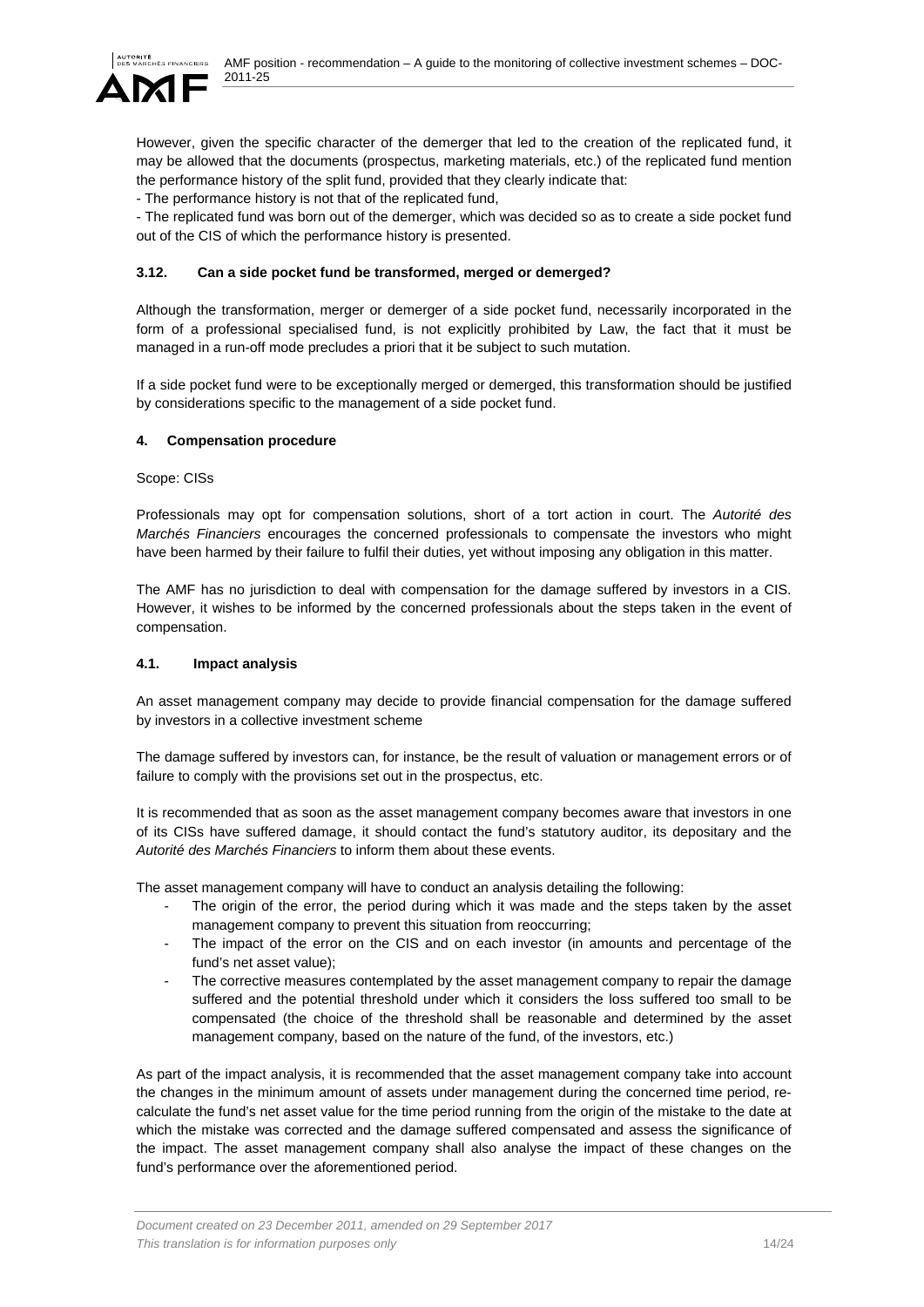

Let's take the example of a CIS of which the published net asset value is false (undervalued) due to a valuation error of a financial instrument in which the fund invested. In this context, investors who exited the fund or which retained their holding in the fund during the concerned time period suffered a loss and the fact that investors acquired units in the fund on the basis of a net asset value that was undervalued also caused the fund to suffer a loss. The asset management company is then required to take into consideration all these circumstances when calculating compensation.

As soon as a mistake has been identified, the asset management company may endeavour to compensate for the damage suffered by the fund or by the investors. Three situations have to be distinguished: compensation for the fund, compensation for those investors who subscribed for units in the fund and compensation for those who redeemed units in the fund.

- Compensation for the CIS: Such compensation can be approved in particular in the event of a loss or when investors subscribed for units on the basis of a wrong and lower net asset value, thereby yielding lower returns and causing the already existing investors to suffer a loss.

- Compensation for investors who have already subscribed for units in the fund on the basis of an overvalued net asset value.

- Compensation for investors who redeemed units in the fund on the basis of an undervalued net asset value. Since the asset management company is responsible for setting and publishing the net asset value, it cannot, in practice, require investors who subscribed for units on the basis of an undervalued net asset value to pay additional money to match the real net asset value nor can it return units redeemed on the basis of an overvalued net asset value.

The asset management company, and not the fund, shall bear the costs associated with the compensation scheme. Should the CIS partially bear the costs associated with a compensation scheme, the asset management company will have to prove that this is in the investors' interest.

### **4.2. Settlement and compensation of the damage suffered**

Once the impact analysis is completed, the asset management company is allowed to compensate the fund and investors in the fund.

In order to ensure proper record-keeping, the asset management company is required to provide the *Autorité des Marchés Financiers* with the following:

- The principles adopted as regards the method, calculation and efficiency of the compensation mechanism, supplemented with the assessment of the fund's statutory auditor on these issues;
- The provisional timeframe for the compensation payments supplemented with the list of all the investors and intermediaries if possible;
- The information that will be provided to investors who suffered a loss.

### **5. Calculating exposure and overall risk**

With the exception of the "short-term money market", "money market" and "formula fund" classifications referred to in Articles 30-7 and 30-8 of Instruction DOC-2011-19, Articles 30-7 and 30-9 of Instruction DOC-2011-20, Articles 30-7, 30-9, 30-10 and 30-11 of Instruction DOC-2011-21 and Annexes I.1 and III.1 of Instruction DOC-2012-06, the fund classifications referred to below shall be maintained only at the CIS's discretion<sup>5</sup>.

For CISs that have elected to eliminate this classification or to not use a classification, all exposure and/or investment limits related to the abandoned classification must be included in the fund's regulatory documents. These limits must be respected at all times, whether they are derived from regulatory documents or management rules specific to the CIS.

CISs that refer to one of the classifications referenced in (i) Articles 30-1 to 30-6 of Instruction DOC-2011- 19, (ii) Articles 30-1 to 30-6 and 30-8 of Instruction DOC 2011-20 and (iii) Articles 30-1 to 30-6 of

l

<sup>&</sup>lt;sup>5</sup> No action is required by the CIS to maintain the AMF classification.

*Document created on 23 December 2011, amended on 29 September 2017 This translation is for information purposes only* 15/24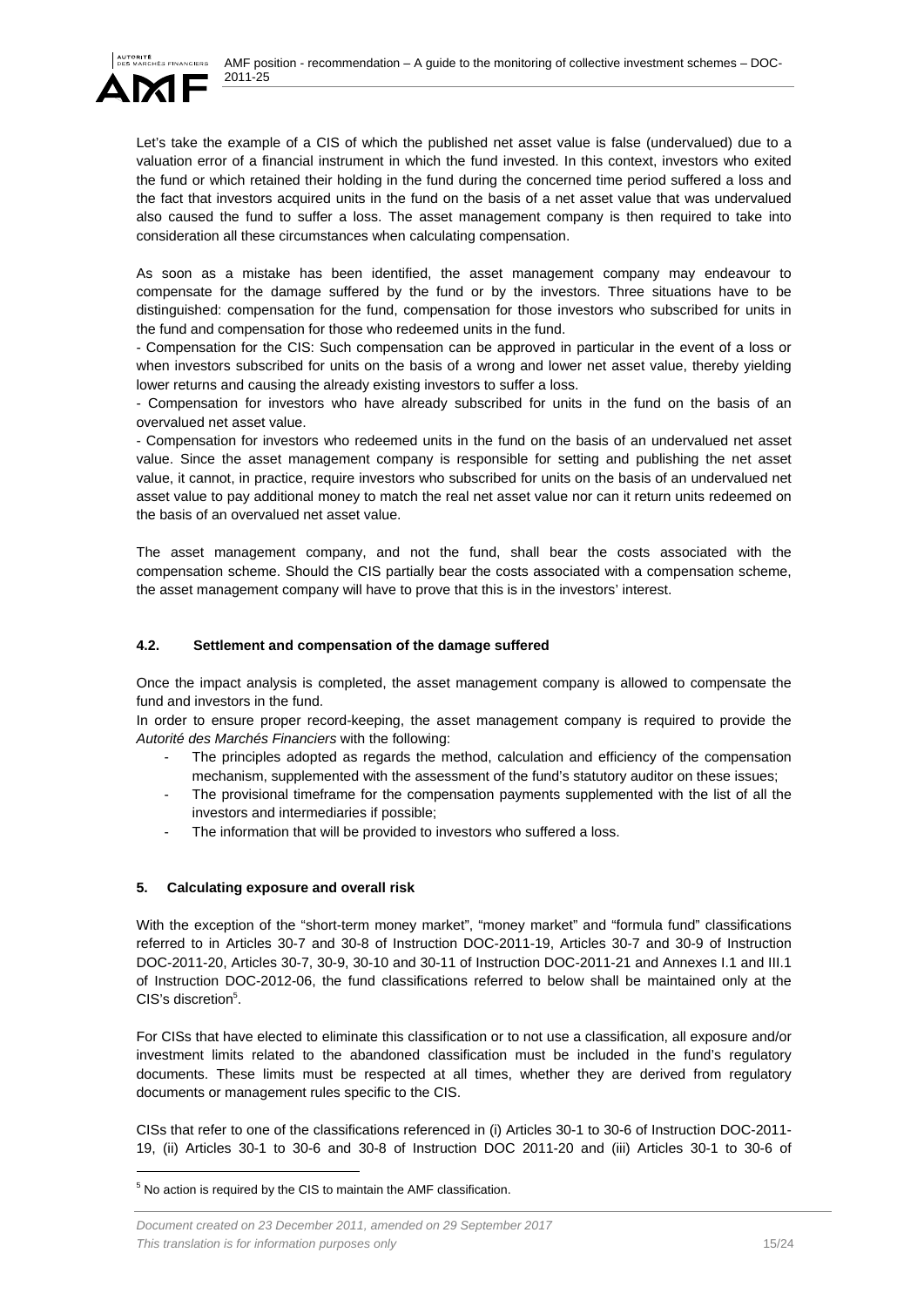

Instruction DOC-2011-21 or (iv) Annexes I.1 and III.1 of Instruction DOC-2012-06 in their regulatory documents and that have elected to no longer use this classification will have to delete this reference from their regulatory documents.

CISs, including those established in 2017, may use the "Diversified" classification until 31 December 2017. This classification will be permanently eliminated after that date. These CISs will have to delete all references to this classification from their regulatory documents.

Lastly, CISs that decide to no longer use the classifications will be required, as soon as they abandon their classification, to enter one of the ECB classifications, as indicated below, on their GECO extranet for the purpose of reporting to the Banque de France under Regulation (EU) 1073/2013 concerning statistics on the assets and liabilities of investment funds:

| <b>Classification</b> |
|-----------------------|
| Equity fund           |
| Bond fund             |
| Mixed fund            |
| Real estate fund      |
| Hedge fund            |
| Other fund            |

## **5.1. Taking into account all financial instruments when calculating exposure**

Scope: UCITS/Retail investment funds/Funds of alternative funds/Professional investment funds/Employee investment funds

Articles 30 et seq. of instruction DOC-2011-19, instruction DOC-2011-20 and instruction DOC-2011-21 define the different categories to which a CIS can belong. Belonging to a given category depends on several criteria, including most of the time an exposure criterion. Accordingly, a fund belonging to the "French equity" category must have exposure of at least 60% to the French equity market.

As provided for in Article 30-10 of instruction DOC-2011-19, Article 30-11 of instruction DOC-2011-20 and Article 30-12 of instruction DOC-2011-21, calculating the fund's exposure requires taking into account contractual transactions, financial contracts and securities with embedded derivatives in addition to physical investments. Since the purpose of segregating funds into different categories is to give an overview of their sensitivity to the price movements in the different markets, it is necessary that the derivatives and securities with embedded derivatives in the fund's portfolio be taken into account on the basis of the value of their equivalent underlying ("delta").

In that respect, using a reverse certificate that would offer reverse exposure to the performance of an equity index would reduce overall exposure to the equity markets. Besides, it would be impossible to measure the contribution of this instrument to the exposure on the basis of its market value insofar as such a calculation would overlook the sensitivity of the instrument to the underlying market.

Moreover, it bears recalling that pursuant to Article 30-10 of instruction DOC-2011-19, Article 30-11 of instruction DOC-2011-20 and Article 30-12 of instruction DOC-2011-21, the units or shares in sub-funds held by the investor fund shall be accounted for in the calculation of the investor fund's exposure by taking into account their own categorisation.

For instance, a fund that would invest at least 70% of its assets in "French equities" funds and the remaining 30% in money market instruments, without using derivatives, would be considered as having an exposure of 70% to the French equities markets and would be classified as a "French equity" fund.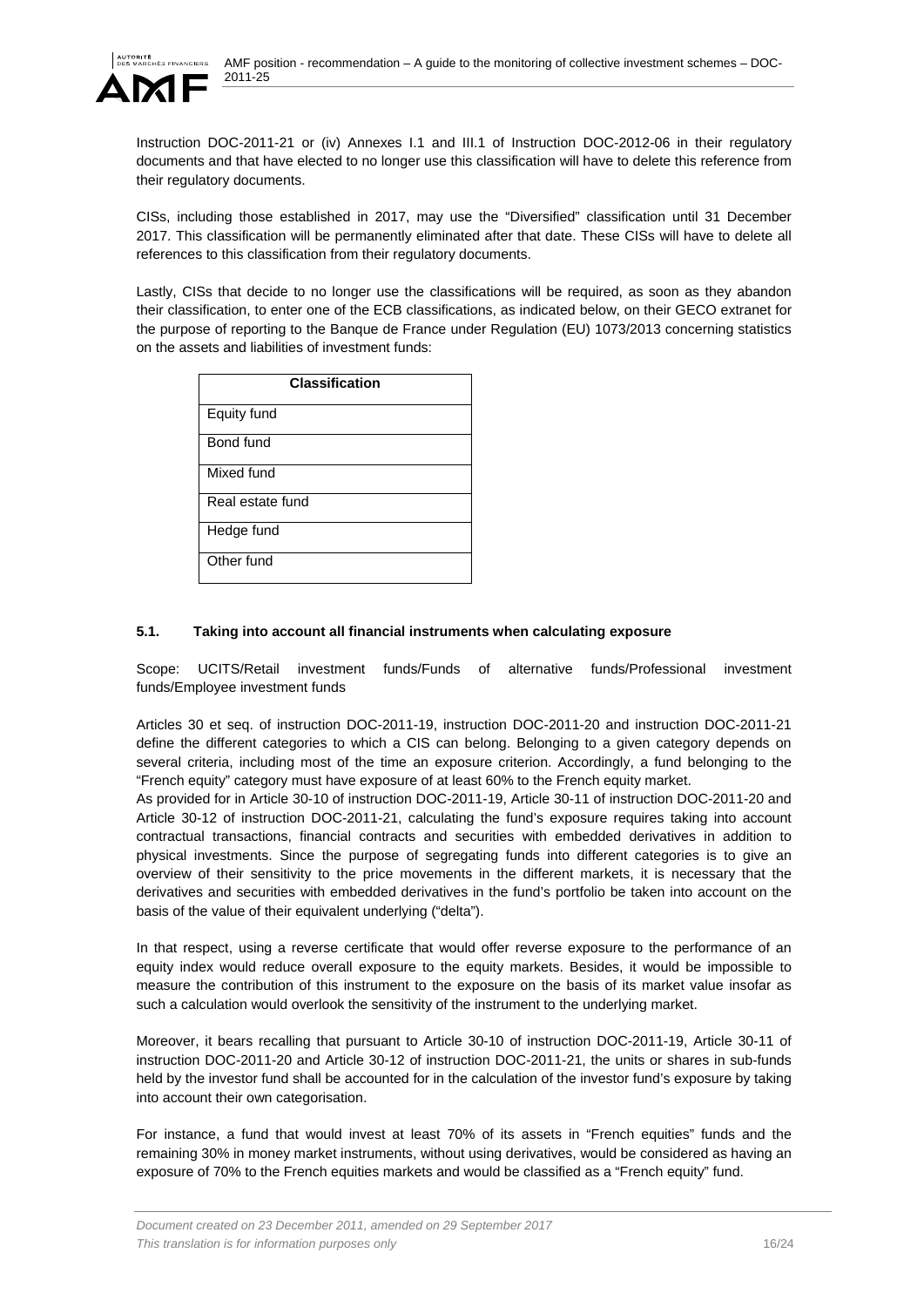

### **5.2. Compliance with the rules imposed by the categorisation or set out in the key investor information document (KIID) and in the prospectus**

Scope: UCITS/Retail investment funds/Private equity funds (retail private equity investment funds, retail venture capital funds and retail local investment funds/Funds of alternative funds/Employee investment funds

Pursuant to Article 30 of instruction DOC-2011-19 and instruction DOC-2011-20, each CIS shall mention in its key investor information document (KIID) and in its prospectus the category to which it belongs and complies at all times with the criteria governing its category, set out respectively in Articles 30-1 and 30-09 of instruction DOC-2011-19 and Articles 30-1 to 30-10 of instruction DOC-2011-20.

The four "Equities" categories share the common feature of a minimum exposure requirement of 60% to the equity markets of a specific geographical region.

In order to ensure that the criteria governing the fund's category are complied with and to ensure coherence within this category, the *Autorité des Marchés Financiers* stipulates that Equity funds must have simultaneous exposures of 60% to the overall equity risk and of 60% to the equity risk linked to their geographical region.

Thus, for instance, a euro zone equity fund which would invest 60% of its assets in euro zone equities and reduce its exposure to the equity risk by selling Swiss equity futures would fail to comply with the criteria governing its category as its overall exposure to the equity markets would be lower than 60%.

The *Autorité des Marchés Financiers* further emphasises that it is possible to implement the type of management described in the preceding paragraph or to hedge against a decline in the equity markets in "diversified" funds. This category does not provide for any exposure limit and allows implementing "Long short equity" management strategies.

Lastly, it is recalled that all the exposure limits and/or investment limits set out in the prospectus, whether they arise from the categorisation or from investment rules specific to the fund, shall be complied with at all times.

Let's take the example of an "International equity fund" of which the prospectus mentions an exposure range to the equity markets, all geographical areas combined, of between 70% and 100%. The fact that the asset management company forecasts a decline in the equity markets does not give the fund the right to reduce its exposure to the equity markets to less than 70%.

# **5.3. Clarification of the definition of ancillary risk**

Scope: UCITS/Retail investment funds/Private equity funds (retail private equity investment funds, retail venture capital funds and retail local investment funds/Funds of alternative funds/Professional investment funds/Professional specialised funds/Professional private equity investment funds

For certain categories, exposures to currency or market risks which differ from that of the concerned geographical zone shall remain ancillary. The *Autorité des Marchés Financiers* considers, in that respect, that any exposure to a specific risk exceeding 10% of the fund's assets cannot possibly be considered ancillary.

Accordingly, a fund with an exposure of more than 10% to US bonds cannot fall in the category "bonds and other euro-denominated debt securities".

Moreover, the notion of ancillary risk used in the prospectus shall reflect the marginal nature of the said exposure. The aforementioned 10% limit can prove inadequate for certain categories of funds or certain types of management. An exposure below 10% cannot be considered ancillary then.

Accordingly, a diversified fund which mainly invests in money market instruments and which has an exposure of 8% or 9% to the commodity markets in order to outperform cannot pretend that such exposure is ancillary insofar as it is a performance driver and entails a significant degree of risk for the fund.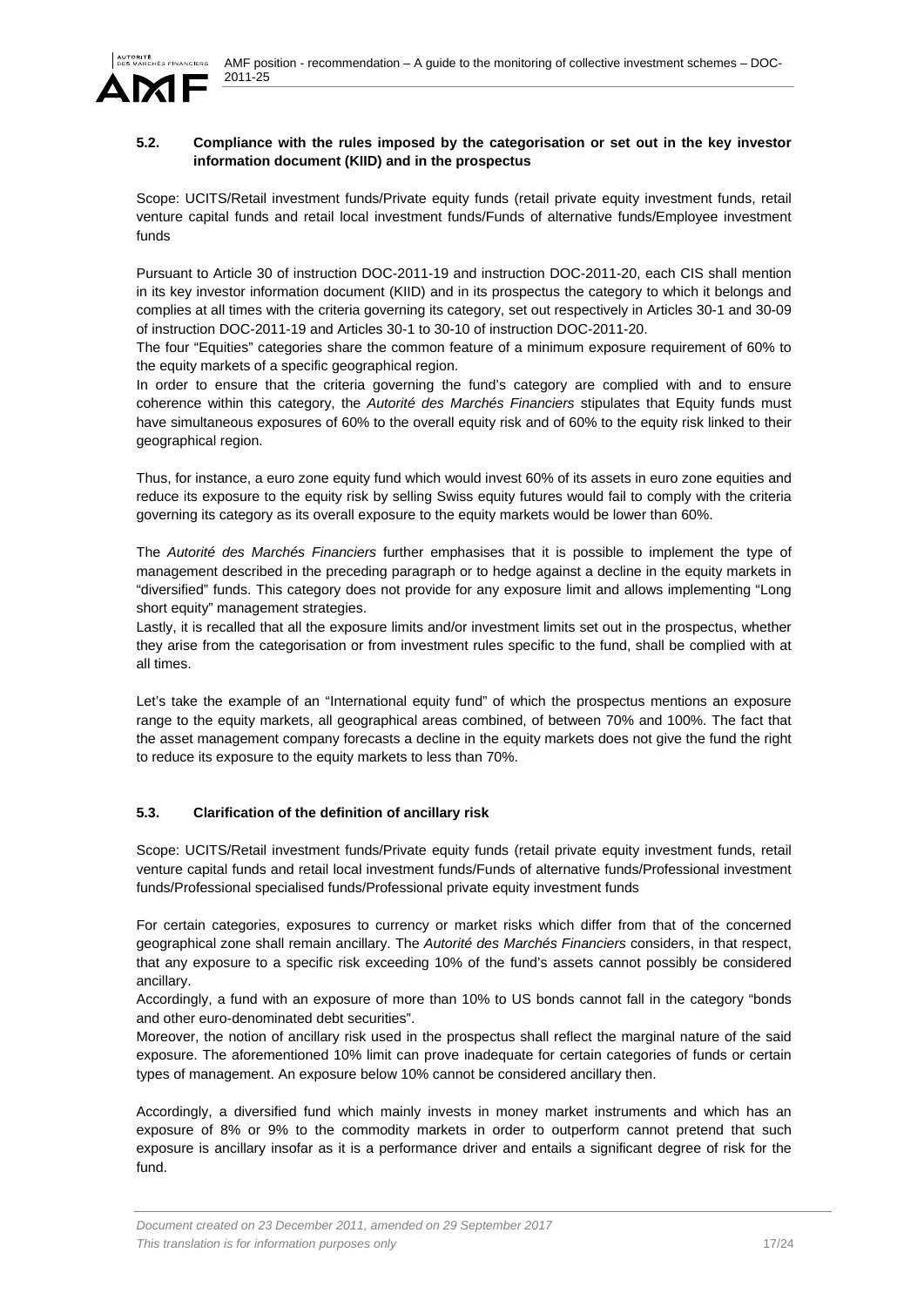

### **Holding ancillary liquid assets**

Scope: UCITS/Retail investment funds/Private equity funds/Funds of alternative funds/Professional investment funds/Declared funds/Employee investment funds

Holding ancillary liquid assets may be justified, for example, in the following cases:

- in order to cover current or exceptional payments;
- in the case of sales of the fund's assets, for the time necessary to reinvest in other financial instruments;
- for a period of time strictly necessary when, because of unfavourable market conditions, the investment in financial instruments must be suspended.

Pursuant to paragraph 5.3 of this Position-Recommendation, it is considered in this regard that any exposure to a specific risk exceeding 10% of the fund's assets could not be qualified as ancillary. Where exceptional market conditions justify it, however, it is considered that a CIS may increase this limit to 20% for liquid assets. In all cases involving UCITS, retail investment funds, professional investment funds, funds of alternative funds and employee investment funds, the liquid assets held, cumulated with the exposure to the factors mentioned in III of Article R. 214-21 and Article R. 214-32-29 of the Monetary and Financial Code, may not exceed 30%.

#### **5.4. Calculating overall risk in the case of arbitrage strategies**

Scope: UCITS/Retail investment funds/Private equity funds/Real estate funds/Funds of alternative funds/Employee investment funds/Professional investment funds

Pursuant to Articles 411-72 et seq. and Articles 422-51 to 422-60 of the AMF General Regulation, the performance achieved by a fund using the commitment calculation method is based on directional risks and should not be significantly based on trade-offs between these sources of risk. Therefore, a fund that uses trade-off strategies in a non-marginal manner, notably in the interest rate and currency markets, shall not use the commitment calculation method to calculate overall risk and shall use the VaR calculation method instead.

Determining the "material" character is left to the discretion of the asset management company. However, it shall rely on several criteria such as the contribution of the trade-off strategies to the fund's performance or risk profile. It cannot, most of the time, rely exclusively on the calculation of the percentage of the assets or exposure allocated to this strategy insofar as such a criterion does not ensure that the said strategy is not an important performance driver of the fund.

For instance, the fact that a trade-off strategy accounts for only 10% of the fund's assets does not imply necessarily that the performance depends significantly on this strategy.

The commitment calculation method can be used if the proportion of non-standard financial instruments is negligible.

### **5.5. Offsetting exposure to index futures with a basket of equities as part of the commitment calculation method**

Scope: UCITS/Retail investment funds/Private equity funds/Real estate funds/Funds of alternative funds/Employee investment funds/Professional investment funds

Articles 411-75, 422-54 and 422-176 of the AMF General Regulation allows offsetting exposure to index futures with a basket of assets replicating this index. Offsetting is possible as soon as a basket of assets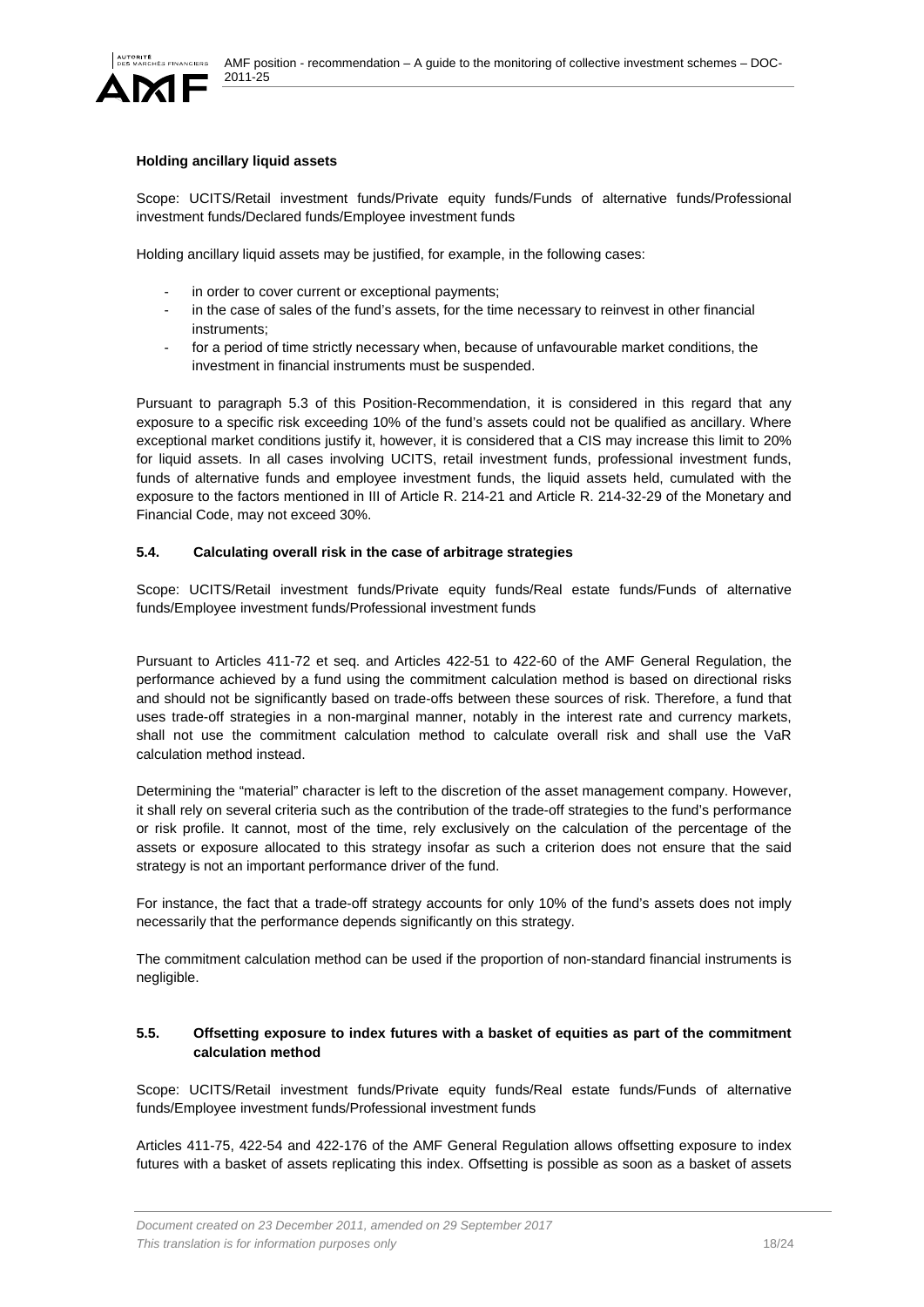

replicates the underlying index to the futures positions. Accordingly, it is impossible to offset exposure to an index derivative with only one asset.

Let's take the example of a fund which almost exclusively invests in French equities, safe for one German stock with a put option on the DAX index. It is impossible to offset the short position on the DAX with the German stock on the grounds that the reference markets are the same because the stock does not replicate the DAX.

In addition, it should be specified that offsetting depends on the quality of the replication. In that respect, where the basket of assets does not exactly replicate the index, offsetting cannot be total and should be adjusted with a replication coefficient which takes into account several criteria such as the tracking error, correlation or the weight of the stocks in the index. It is the duty of the asset management company to define the coefficient applied and ensure that the criteria adopted are consistent with the replication effectively implemented.

Where a fund invests in 20 stocks in the CAC 40 and that it also sells futures on the index, the short position can partially be offset with the basket of shares by taking into account the correlation between the performance of the basket of 20 stocks and that of the index when determining the offsetting level for instance.

# **5.6. Using the VaR calculation method when measuring overall risk**

Scope: UCITS/Retail investment funds/Private equity funds/Real estate funds/Funds of alternative funds/Employee investment funds/Professional investment funds

Pursuant to Articles 411-71-1 et seq., 422-50 et seq. and 422-176 of the AMF General Regulation, a fund using the VaR calculation method to measure overall risk may lay out a reference portfolio with the same risk profile (or the same allocation) as that of the fund. The fund's VaR is then compared to the reference portfolio's VaR (relative VaR).

When the asset management company chooses not to lay out a reference portfolio, the regulatory requirements governing overall risk command that the fund's VaR be compared to a fixed threshold (absolute VaR).

It shall be reminded that:

- This choice must be justified;

- A CIS which fails to comply with the requirements of the predetermined calculation method cannot change its method ("breach");

- If the risk profile can easily change, the relative VaR cannot be used;

- The reference portfolio is based on a non-leveraged benchmark (with not leverage effect)

### **5.7. Distinction between the historical VaR and the ex ante VaR**

Scope: UCITS/Retail investment funds/Private equity funds/Real estate funds/Funds of alternative funds/Employee investment funds/Professional investment funds

The *Autorité des Marchés Financiers* noticed, in the context of monitoring CISs and asset management companies, that there seems to be confusion between the notions of historical VaR and ex post VaR.

The historical VaR is one of the methods usually used by the financial industry to calculate the VaR. It is based on the assumption that the distribution of returns observed from the historical data will happen again in the future. It consists of reconstituting the return history of the static portfolio on the basis of the historical returns of the different risk factors present in the portfolio at the time of calculation and over the time period considered and then determining the percentile of the series obtained corresponding to the target confidence level.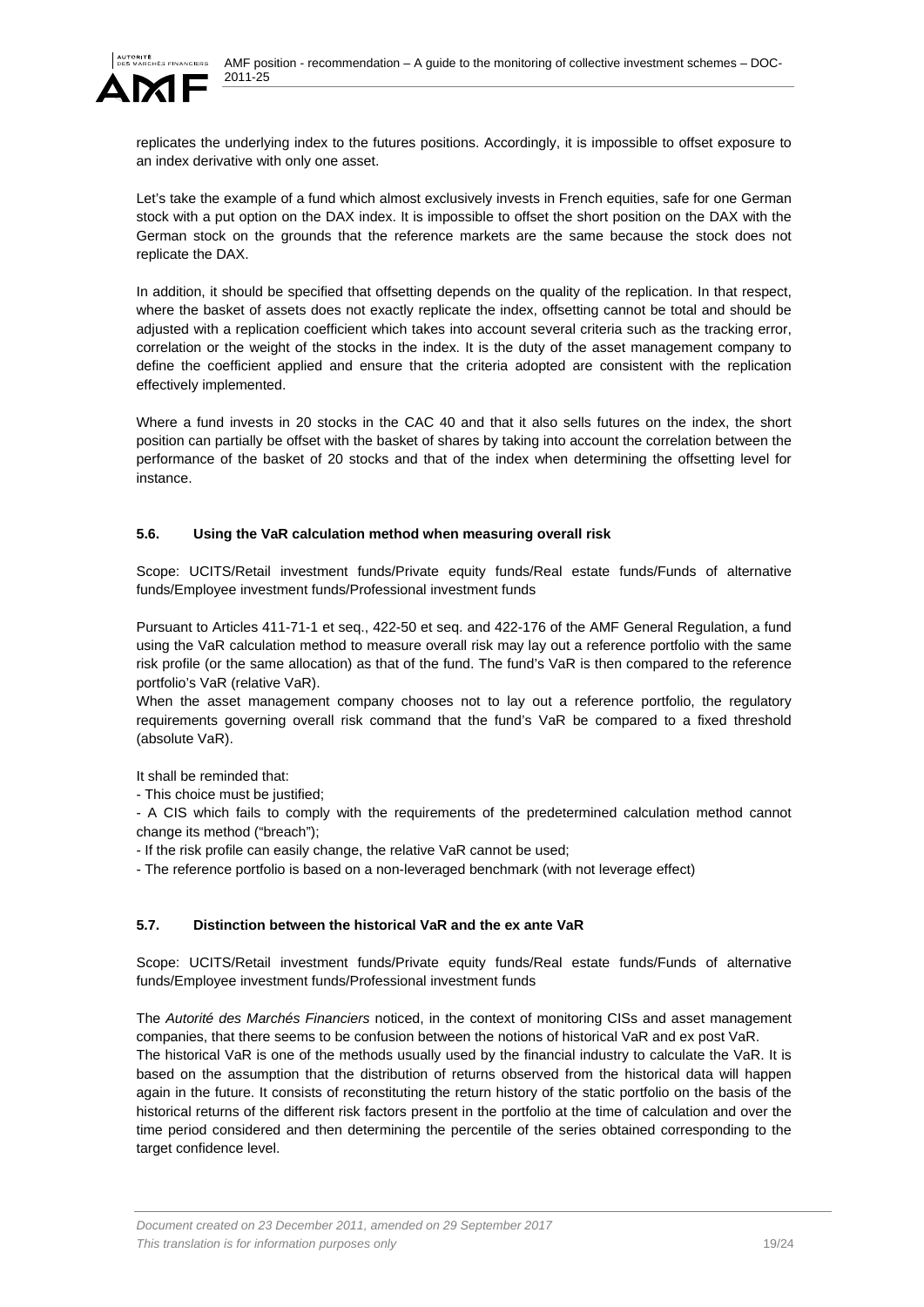

Where there are 250 historical data and where the confidence level stands at 99%, the historical VaR is the third value in the ordered list of the portfolio's reconstituted performances.

The ex post VaR is the maximum dynamic loss suffered by the real portfolio over a set time frame, depending on a determined confidence threshold in a given time period.

If the ex post VaR (99%, 1 day) of a fund over a twelve-month period is 3%, this means that the fund achieved a daily performance of more than [-3%] in 99% of the cases in the past year.

In a nutshell, the historical VaR measures the ex ante risk and makes it possible to estimate the probabilistic loss suffered by a portfolio on the basis of its composition at the time of calculation while the ex post VaR is a result that reflects the dynamic behaviour of the portfolio afterwards.

## **5.8. Backtesting VaR models**

Scope: UCITS/Retail investment funds/Private equity funds/Real estate funds/Funds of alternative funds/Employee investment funds/Professional investment funds

Pursuant to II of Article 15 of instruction 2011-15, the VaR models used need to be backtested in order to ensure that the net asset value of the CIS is consistent with the risk measurement procedures used. The following paragraph aims to illustrate how backtesting can be conducted. It does not seek to impose a particular method for backtesting. The backtesting method has to be defined by the asset management company and it must suit the strategies implemented and the management methods adopted.

Let's take the example of a CIS which calculates its VaR (99%, 20 days) at each net asset value determination date.

As part of the backtesting process, the asset management company can, for instance, compare the fund's weekly performance with the estimated probabilistic loss measured by the VaR and, then, count the number of times when the performance has been lower than the VaR over the time period considered. The overshooting percentage (also called exceptions) can then be compared to the 20% threshold (of which it is assumedly very close), which is the risk threshold corresponding to the confidence threshold for calculating the VaR (99%)

Conversely, comparing the fund's ex post VaR to the risk threshold may not be considered, in most cases, the only sufficient backtesting method to validate a model, although it allows a preliminary consistency check.

### **6. Information to investors**

### **6.1. Determining the investment objective on the basis of market assumptions made by the asset management company**

### Scope: CISs

The asset management company shall ensure that the fund's investment objective is consistent with the investment strategy it looks to implement to reach the said objective, in particular when it plans setting a quantified performance objective. Indeed, although the latter is not a commitment to results, it shall nevertheless be defined on the basis of assumptions likely to occur.

Asset management companies which carry out simulations of past performances to justify setting a performance objective in the key investor investment document (KIID) and in the prospectus of a fund shall be able to take into consideration the limits of the simulation carried out and the particular circumstances (notably specific market conditions) of the time period over which these simulations are carried out. It is necessary that the quantified performance objective be consistent with the nature of the risks entailed by the investment strategy.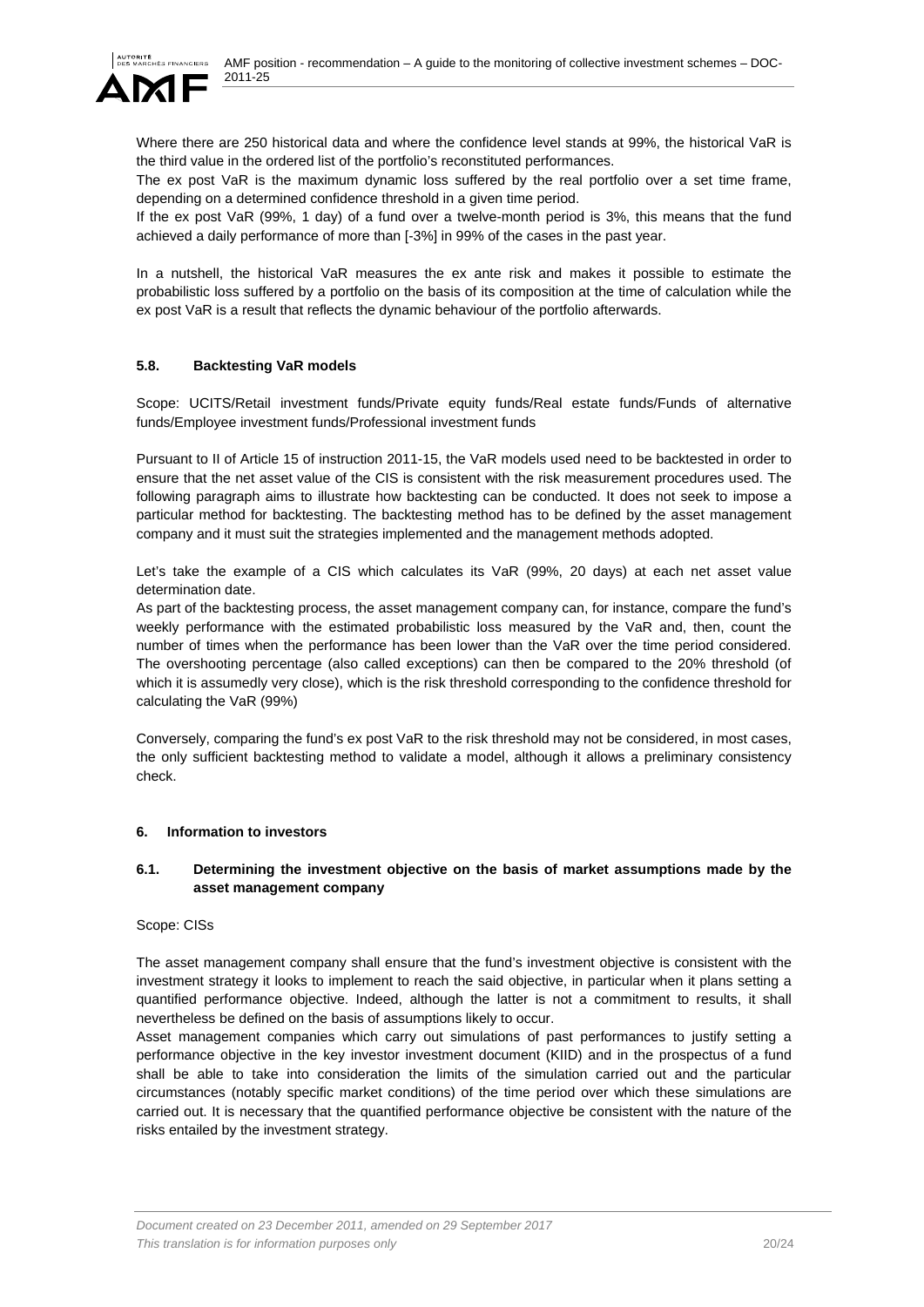

In the case of equity markets yielding an annual return on investment of 7% over a five-year time period, an equity fund, managed on the basis of a backtested quantitative model over a three-year time period of strong rally in the equity markets, cannot set an annual performance objective of 10% on this basis alone.

### **6.2. Consistency of certain types of fund transformations or of certain movements in the fund's liabilities with the information provided to investors**

#### Scope: CISs

In the case of some specific fund transformations (for instance, the transformation of a CIS into feeder funds or the opposite, mergers), the asset management company shall ensure that the practical arrangements for the transformation are not likely to undermine the exposure to which investors are entitled under the prospectus predating and postdating the transformation.

Let's take the example of an index fund replicating the CAC 40 index which becomes the feeder fund of a master fund, yet using the same management strategy. It seems natural that investors in the fund be not temporarily desensitised to the price movements in the CAC 40 index during the transformation. They shall continue to benefit from an index-based management strategy without being impacted by the transformation procedures (deadline for subscribing for units in the master fund, subscription net asset value, valuation procedures).

Similarly, where these transformations result in important subscription/redemptions orders, the asset management company shall ensure:

- On the one hand, that these movements in the fund's liabilities do not result in important changes in the fund's risk profile which may affect investors who retain their units during the interim period;

- On the other hand, that these movements in the fund's liabilities do not result in too high friction costs associated with changes in the assets under management.

Accordingly, an asset management company which is aware that some of its investors intend to transform their direct exposure to the fund to an exposure to this fund through a feeder fund shall take steps to ensure that the fund's exposure to equities does not vary disproportionately during the successive divestment and reinvestment stages and that other investors in the fund are not impacted by the transaction or commission fees associated with these sharp movements in the structure of the fund's **liabilities** 

### **6.3. Mergers and information to investors**

#### Scope: CISs

Overall, mergers are carried out by exchanging units in the receiving fund for units in the absorbed fund. Although this action is not considered a subscription, and consequently not strictly governed by the receiving fund's investment conditions, the merger shall not aim at circumventing the receiving fund's investment conditions. Thus, it is the duty of the asset management company to ensure, prior to the launch of the merger, that the conditions for purchasing units or shares in the receiving fund are equivalent to the conditions for purchasing units or shares in the absorbed fund which prevailed when it was marketed.

For instance, if the subscription amount of the receiving fund is lower than €100,000 while the subscription amount of the absorbed fund is €1,000, the planned merger would allow investors in the absorbed fund to invest in the receiving fund although the investment conditions of the two funds are different. Conversely, if the subscription amount of the absorbed fund is €1,000 and the receiving is transformed prior to the merger in order to align the investment conditions of the receiving fund with those governing the absorbed fund, the investment conditions of the two funds are then equivalent and the merger may be completed.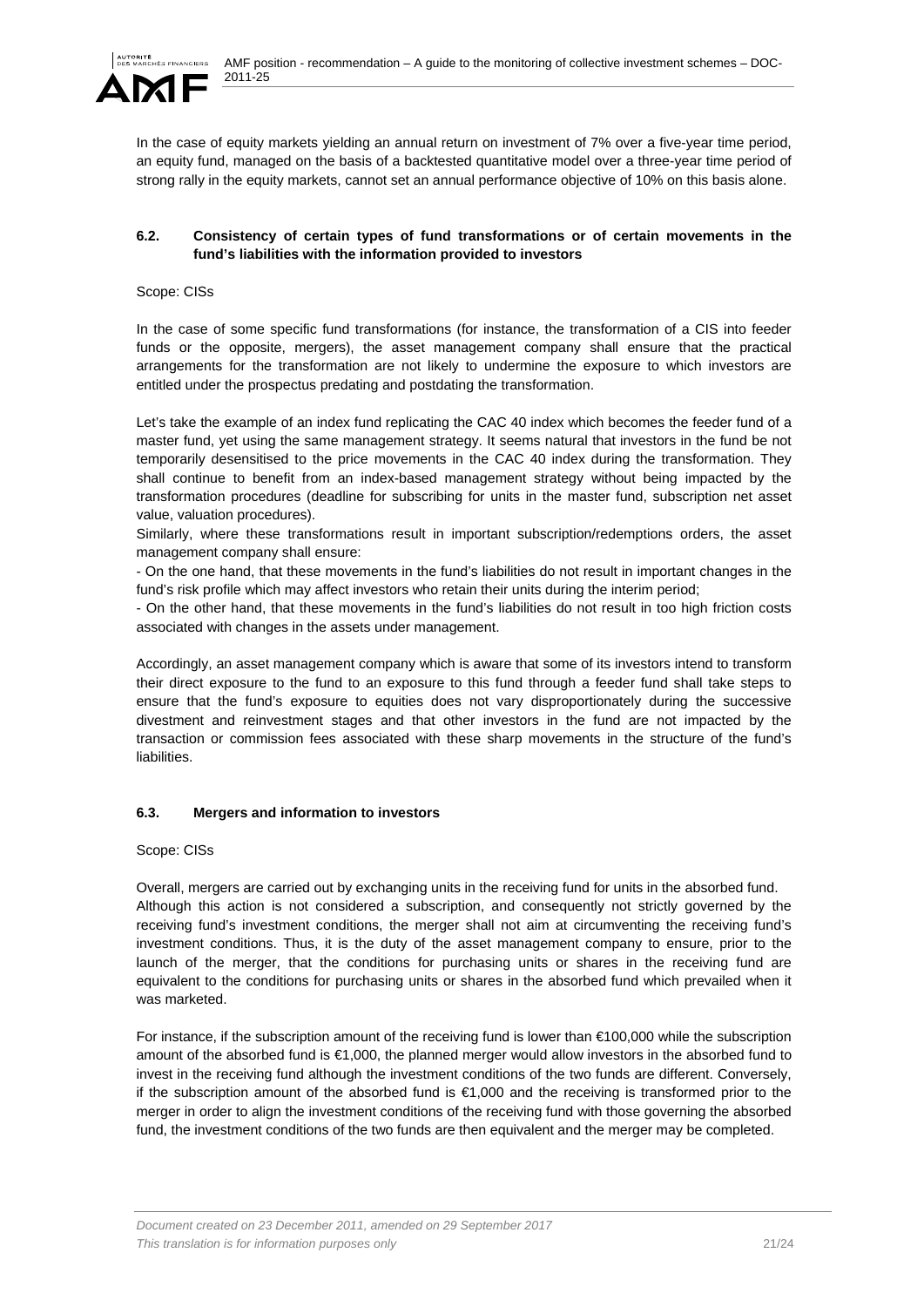

Besides, in the specific case of mergers involving a receiving fund offering several categories of units, if the units held by investors in the absorbed fund are transferred to a single category of units for practical reasons, the draft letter to be sent to the investors shall:

- highlight the existence of other categories of units;

- offer investors who meet the investment conditions the possibility to transfer their assets to the category of their choice in order to benefit from more favourable tariff conditions.

# **6.4. Informing investors about the guaranteed principal amount**

Scope: UCITS/Retail investment funds/Private equity funds/Real estate funds/Real estate investment trusts/Funds of alternative funds/Professional investment funds/Professional real estate funds/Declared funds/Employee investment funds/Film investment funds

Where a CIS or investors in a CIS are being offered a redemption guarantee for some or all of the invested capital, investors shall be informed precisely about the amount of the guarantee in the regulatory documents.

For instance, if the guarantee does not cover the subscription fees, this should be mentioned in the regulatory documents. Similarly, if the guarantee is before tax, this information shall be clearly mentioned in order to provide investors with accurate information.

### **6.5. Consistency of the information provided in the key investor information document (KIID) and in the prospectus with the information disseminated in the marketing materials of the CIS**

Scope: CISs

The information disclosed in the key investor information document and in the prospectus when the fund files for approval shall always be consistent with the information disclosed in the marketing materials. Asset management companies are required to pay particular attention to this issue.

The marketing materials of a fund which promotes an investment strategy based on the selection of small caps from emerging countries cannot possibly suggest that this investment outperforms a European bluechip index. This remark may also apply to the regulatory documents released by the funds which do not articulate a key investor information document and prospectus or by other CISs.

### **6.6. Marketing CISs reserved for 20 investors**

Scope: AIFs

Reserved AIFs shall not be listed, advertised, sold or be subject to any other type of solicitation to the general public. This category of investors is intended to host the AIF incorporated on demand of a limited number of investors (a maximum of 20 persons). The funds concerned shall not be actively marketed, even though it is aimed at a limited number of investors.

Besides, the fact that these funds are reserved for specific investors implies that the regulatory documents they release are not available to the general public. For purposes of consistency, they cannot be communicated to funds open to all investors since this would be like distributing to the general public funds which are meant to be held by a limited number of investors.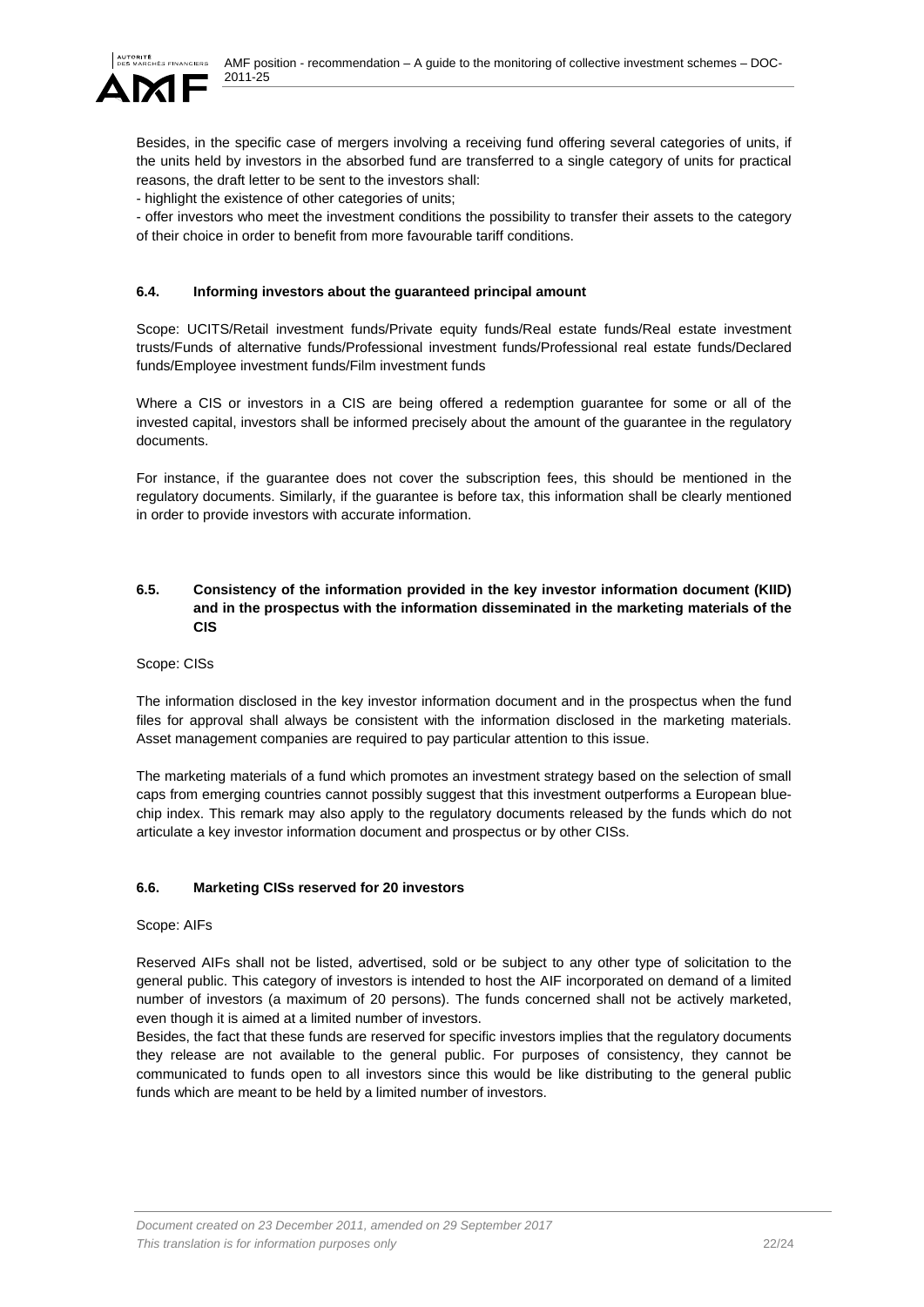

## **6.7. Transformation of a fund established with a pre-determined time horizon (excluding structured funds)**

Scope: CISs, excluding formula CISs

#### Dissolution

Several funds have filed for early dissolution with the AMF.

These files are particular insofar as dissolution would occur before the planned maturity date, thereby allowing investors to have their units or shares redeemed before the end of the investment period on the basis of which they subscribed and on the basis of which the fund should have been managed initially. Moreover, where investors have their capital guaranteed at maturity, early dissolution would prevent them from benefiting from this guarantee within the anticipated timeframe.

These files require that the right balance between investor protection and the requirements imposed on the asset management companies be found. Indeed, these requirements can prove to be so stringent that early dissolution becomes preferable, in the interests of the investors, to continuing to manage the fund. This may be the case where a fund using an insurance portfolio strategy is forced to invest in monetary assets because of a sharp decline in the markets.

The AMF shall then review the conditions under which the asset management company takes into account the interest of the investors and the potential loss they could suffer, the loss of opportunity, the subscription fees and the other costs associated with the dissolution.

### Transformation

Some asset management companies have developed and marketed CISs according to a pre-determined maturity date and wish to transform these products into similar products at maturity.

It is desirable that these transformations give rise to a positive action by the investor so that its subscription in the fund is not tacitly extended. However, failing this, it is possible to change a CIS built for, and marketed over, a pre-determined time period which has expired into a product using the same investment strategy and having the same time horizon, provided that the following conditions are met:

The new fund shall leave enough time to investors to make their investment decision (i.e. holding their units) depending on the frequency of the net asset value calculation and have their exposure to dynamic assets renewed at the end of this period only. During this period, investors shall have the possibility to redeem units free of charges.

#### Example:

- A two-week time period for a fund with weekly liquidity is not enough.

- A one-month period for a fund with daily liquidity is a possible option.
	- The information provided to investors, by mail and before the fund expires, shall contain several pieces of information. It shall specify that the new investment product has been conceived in continuity with the preceding investment and the management procedures shall be stipulated. A new investment objective shall be proposed by the asset management company. Two assumptions shall be proposed in the letter:
		- o Should the investor wish to recover the capital initially invested, or should he decide to shift to a new investment profile, it must be offered the possibility to have its shares redeemed.
		- Conversely, should the investor wish to invest in a similar product and subscribe for units in a fund with a pre-determined investment period, the asset management company shall inform the said investor that it retains its units and that it holds units in the new fund.